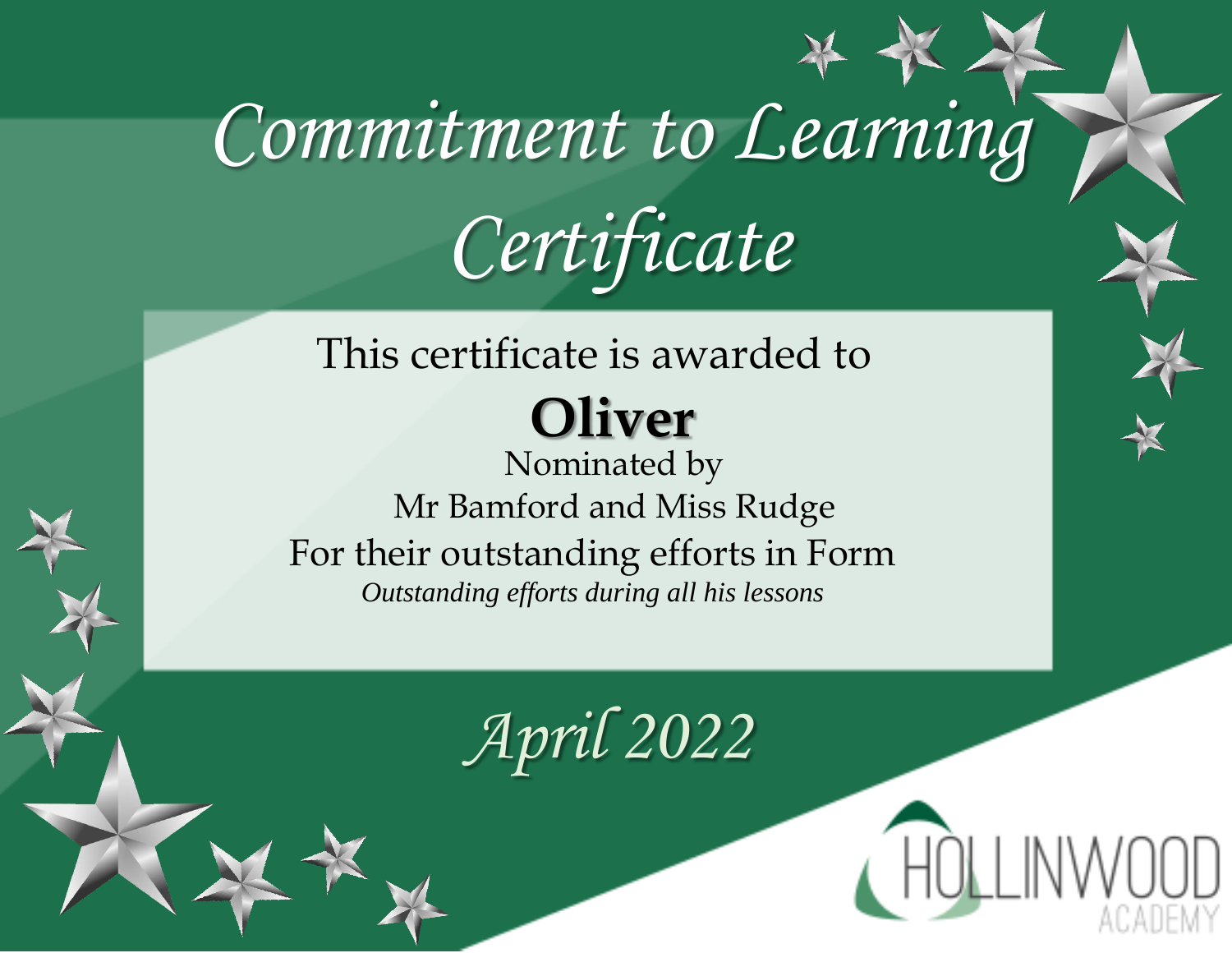#### This certificate is awarded to

### **Thomas**

Nominated by Mr Bamford and Miss Rudge For their outstanding efforts in Spanish *Fantastic effort in Spanish*

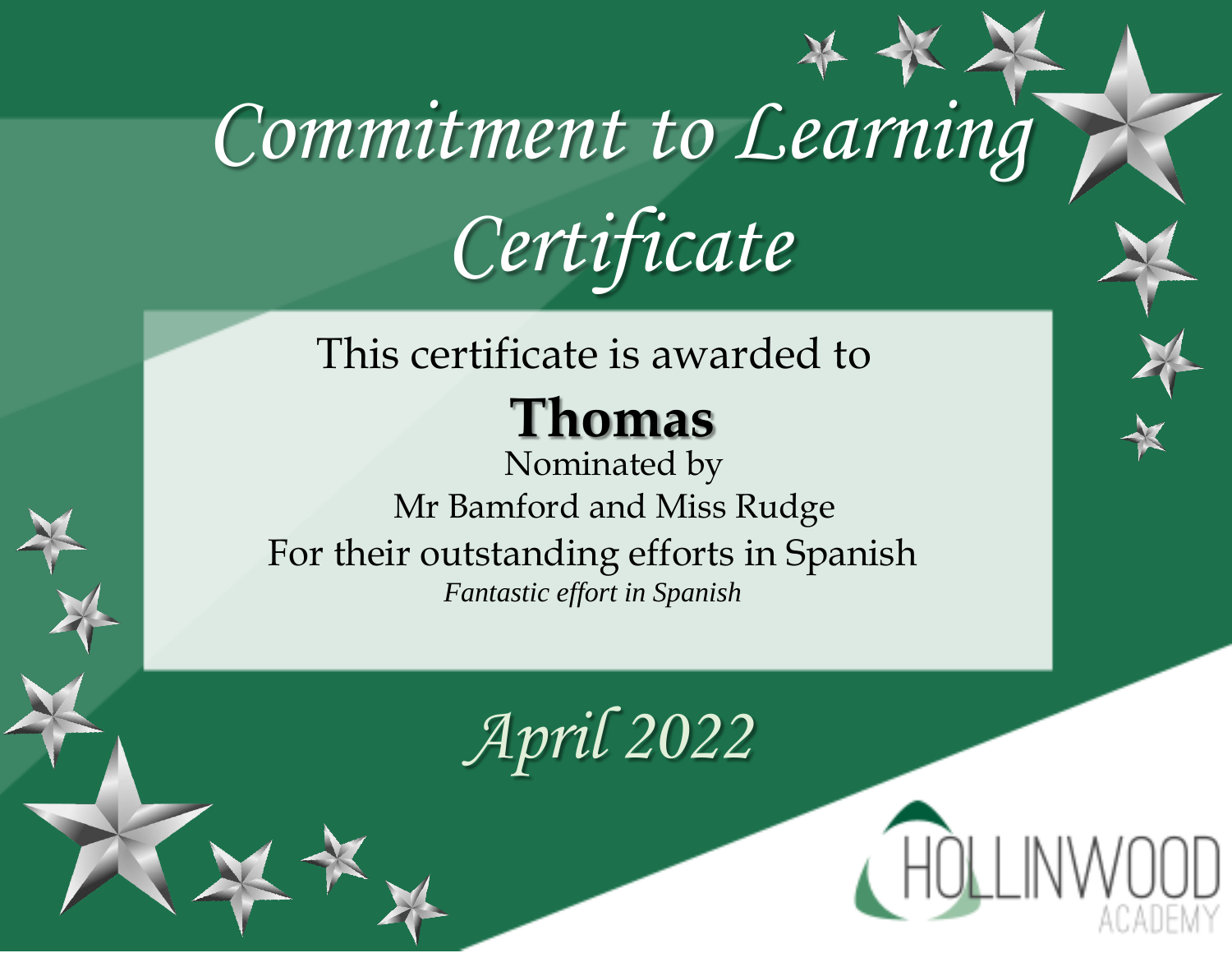This certificate is awarded to **Kyle**  Nominated by Mr Bamford and Miss Rudge For their outstanding efforts in Spanish *Fantastic effort in Spanish*

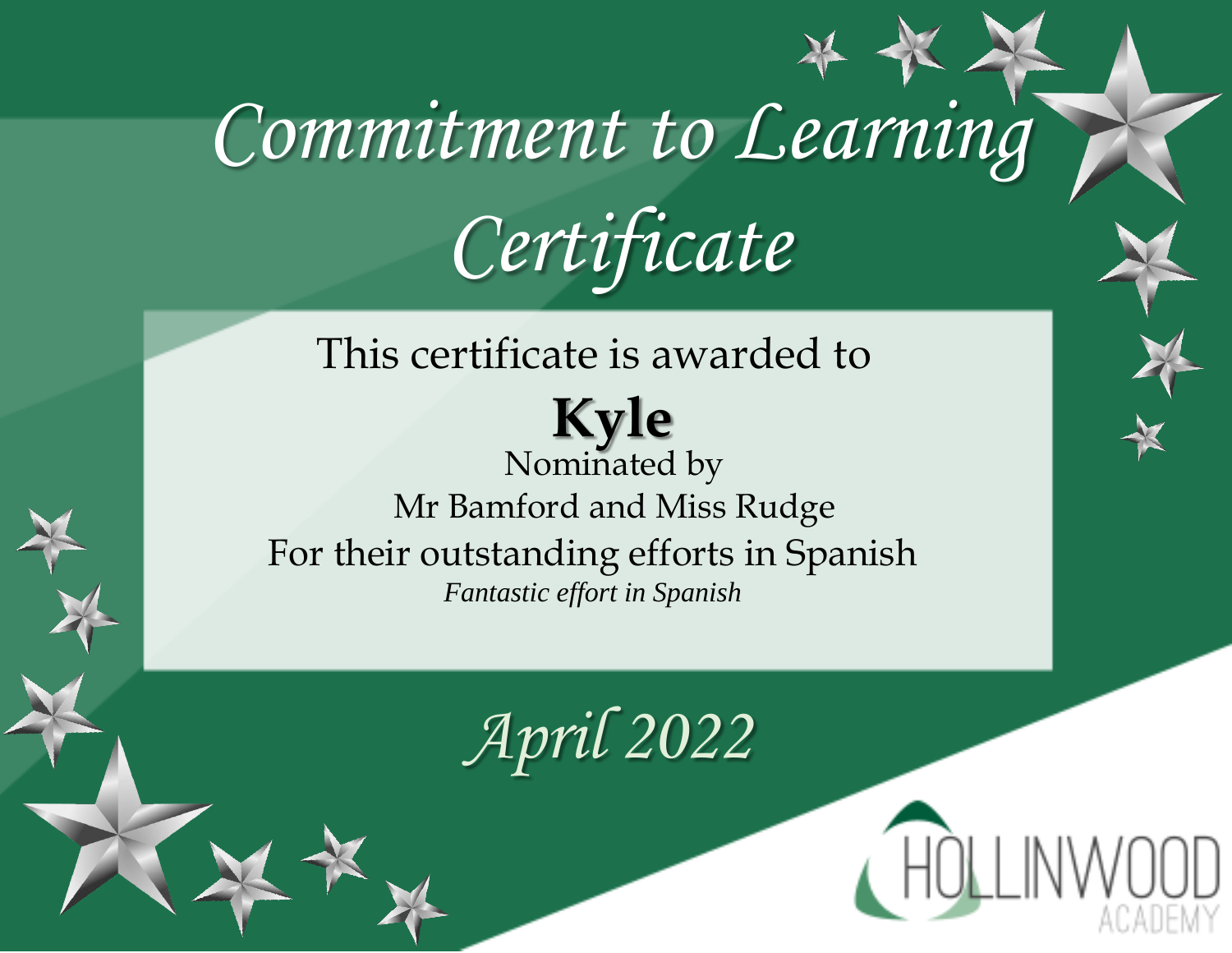#### This certificate is awarded to

### **Grace**

Nominated by Mrs Needham and Alysia For their outstanding efforts in Interventions *I just wanted to say that Grace had her best session yet in tutoring and was extremely impressed with her . Well done Grace!*

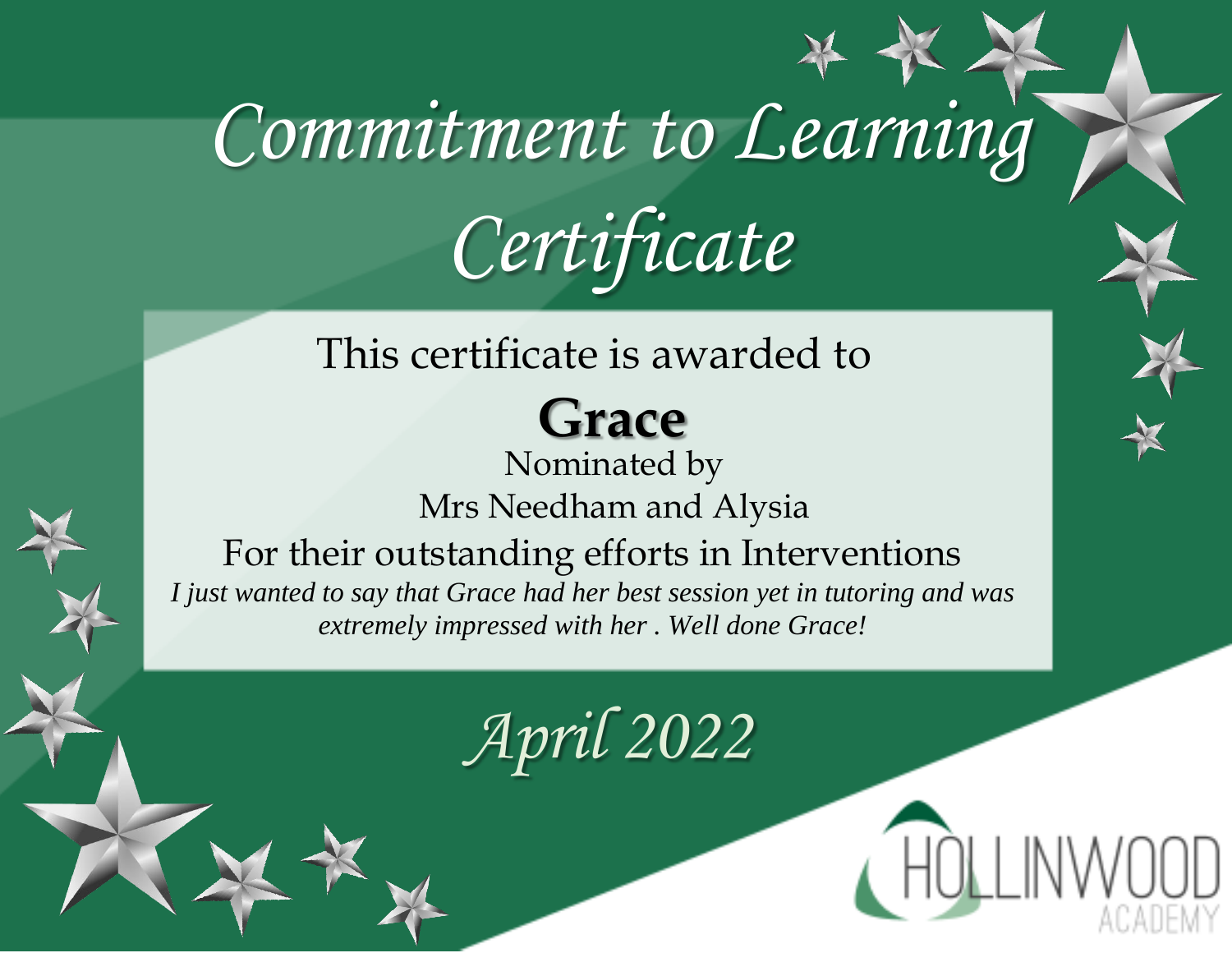#### This certificate is awarded to

### **Carlo**

Nominated by Miss Murphy For their outstanding efforts in Maths *Great progress made in mental arithmetic .*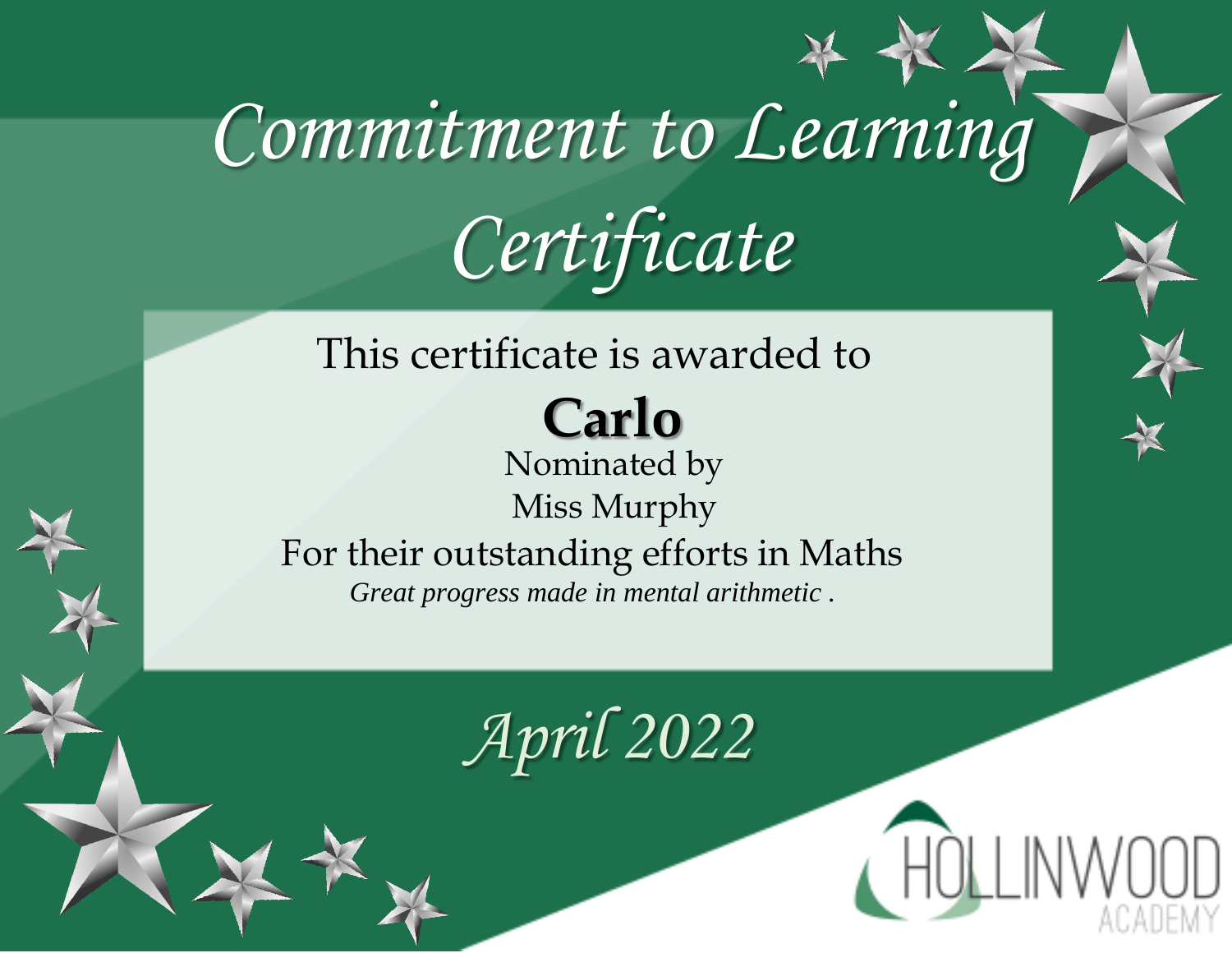#### This certificate is awarded to

### **Christie**

Nominated by Miss Murphy

#### For their outstanding efforts in PSHE

*Christie showed superb emotional intelligence in responding to needs of a child.*

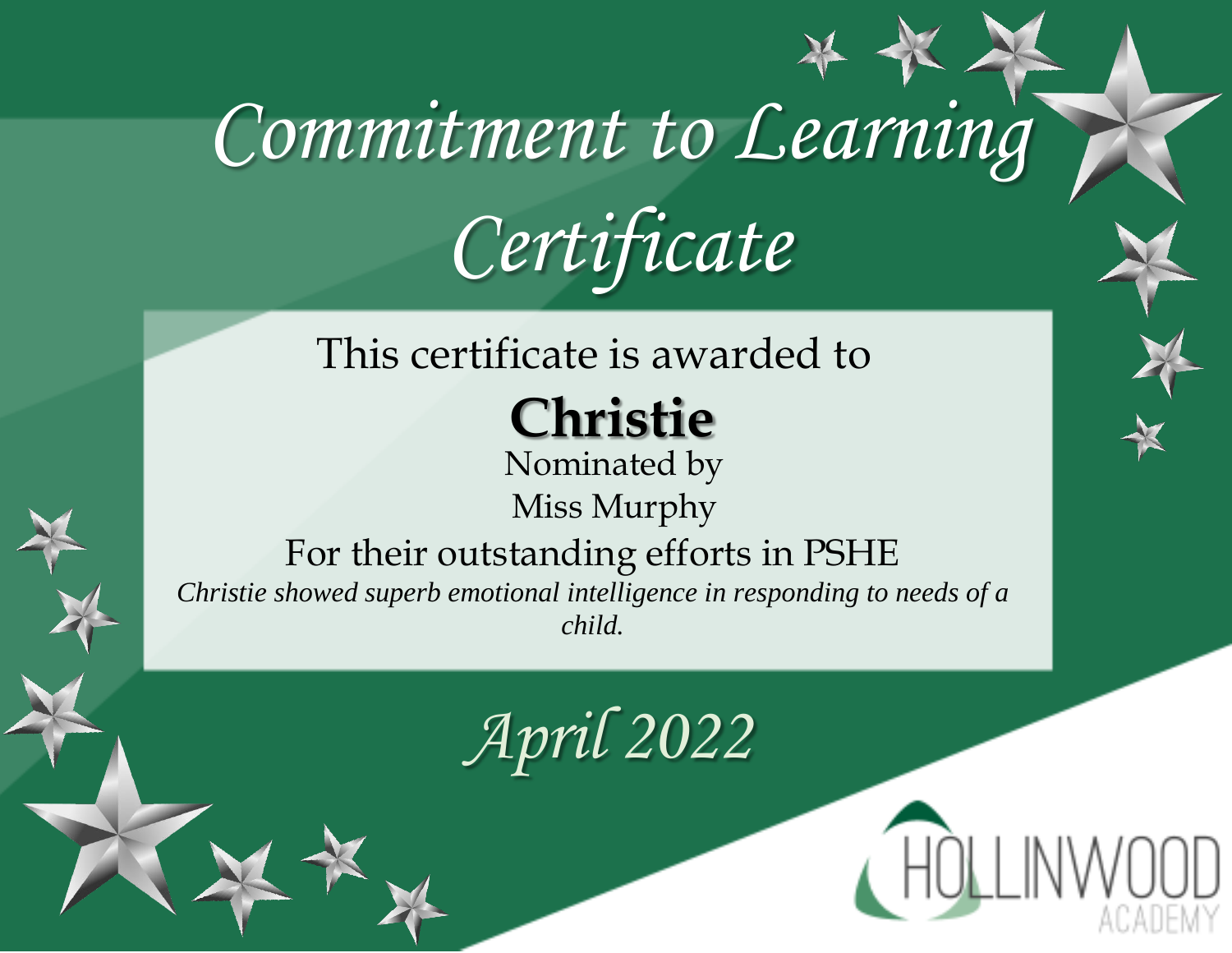#### This certificate is awarded to

### **Daniel**

Nominated by Miss Tootill

#### For their outstanding efforts in PE

*For having a brilliant Dodgeball lesson and for accepting winning and losing!*

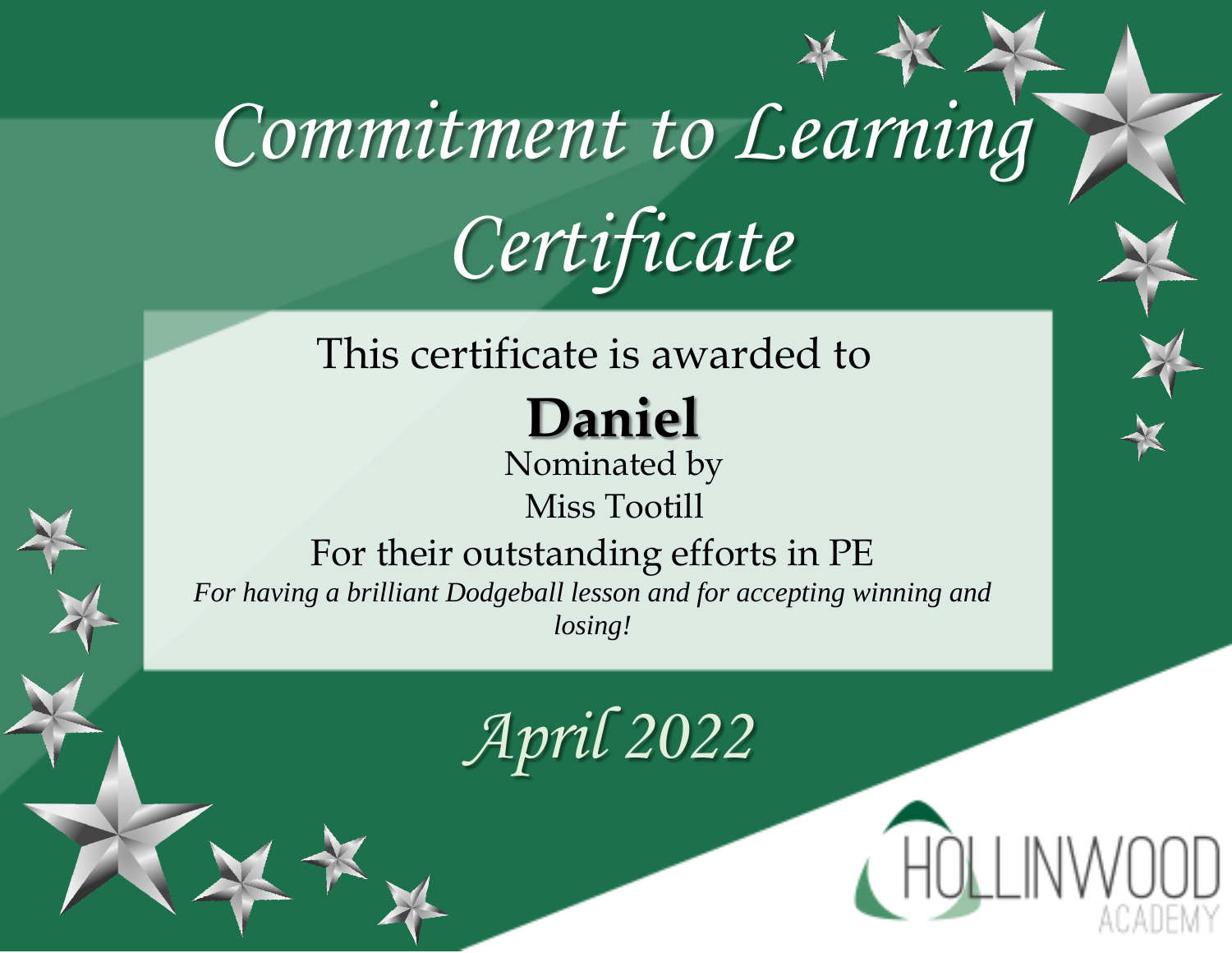#### This certificate is awarded to

**Kurt SCR**

Nominated by

Mr Stewart

#### For their outstanding efforts in Maths

*For showing great commitment to catching up in maths, making excellent decisions to seek support when required*

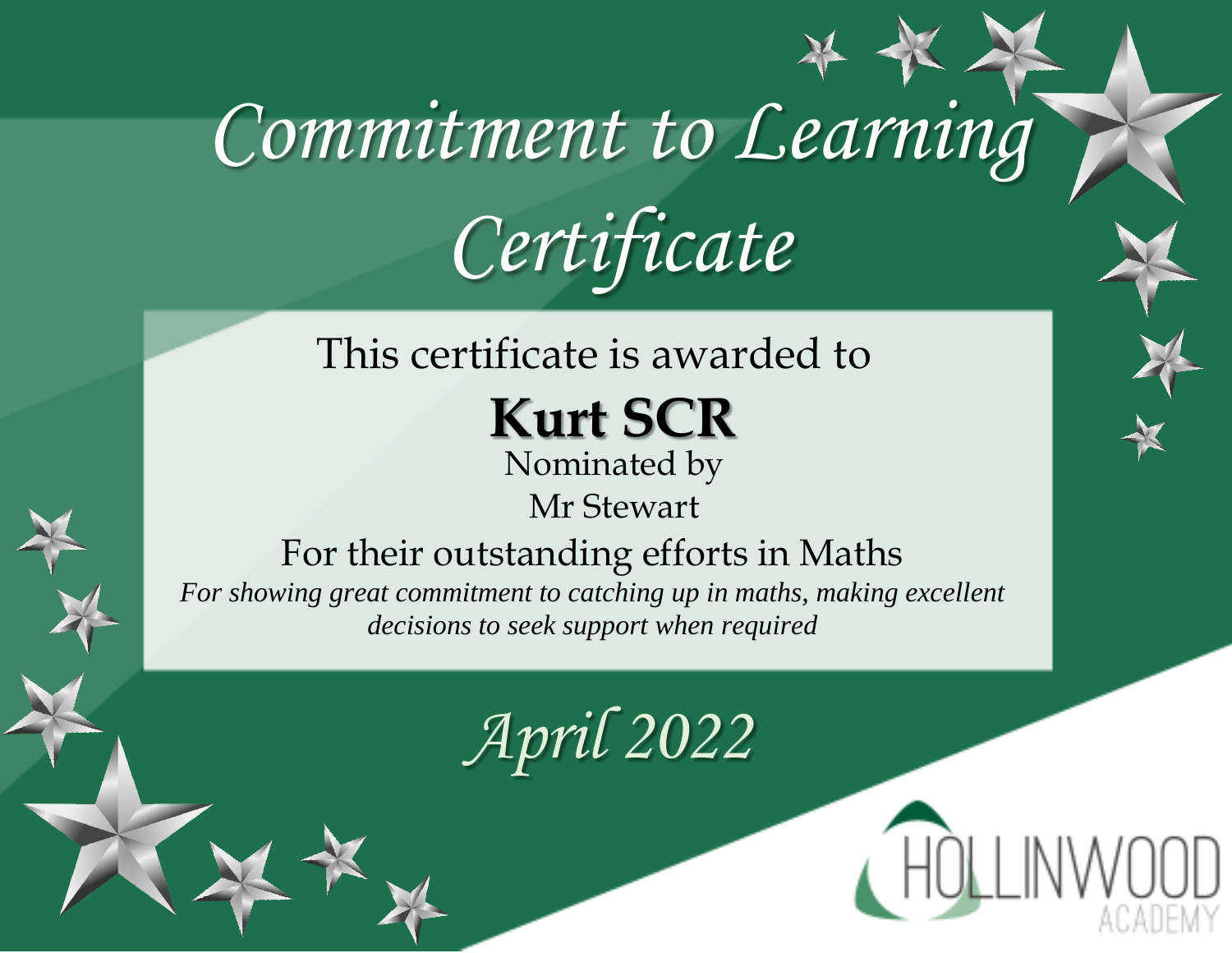#### This certificate is awarded to

**Marcus** 

Nominated by Miss Tootill

For their outstanding efforts in Interventions *For having a great intervention with Miss Sharples!*

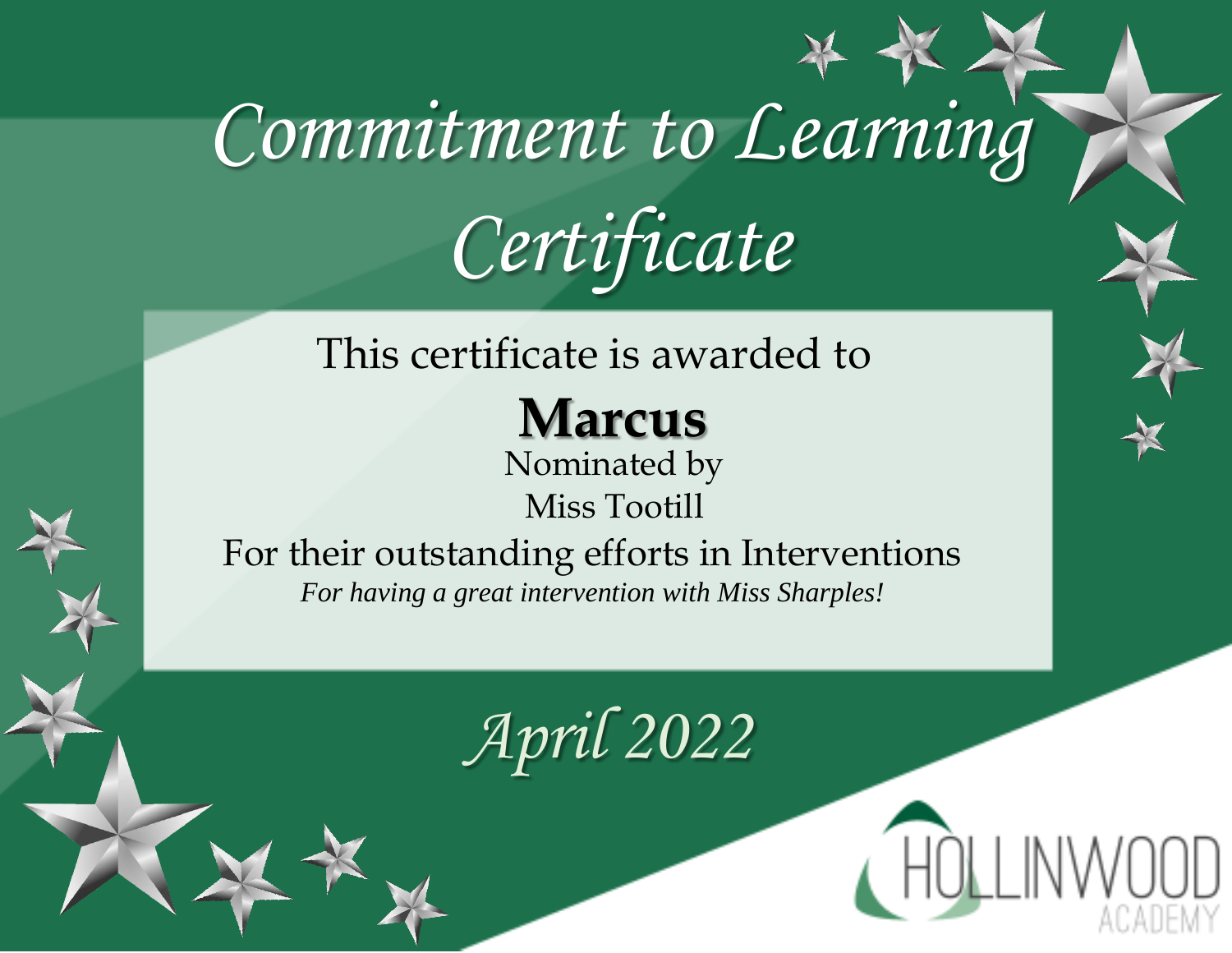This certificate is awarded to

**Ivy**  Nominated by Miss Tootill For their outstanding efforts in PE *For participating more in PE!*

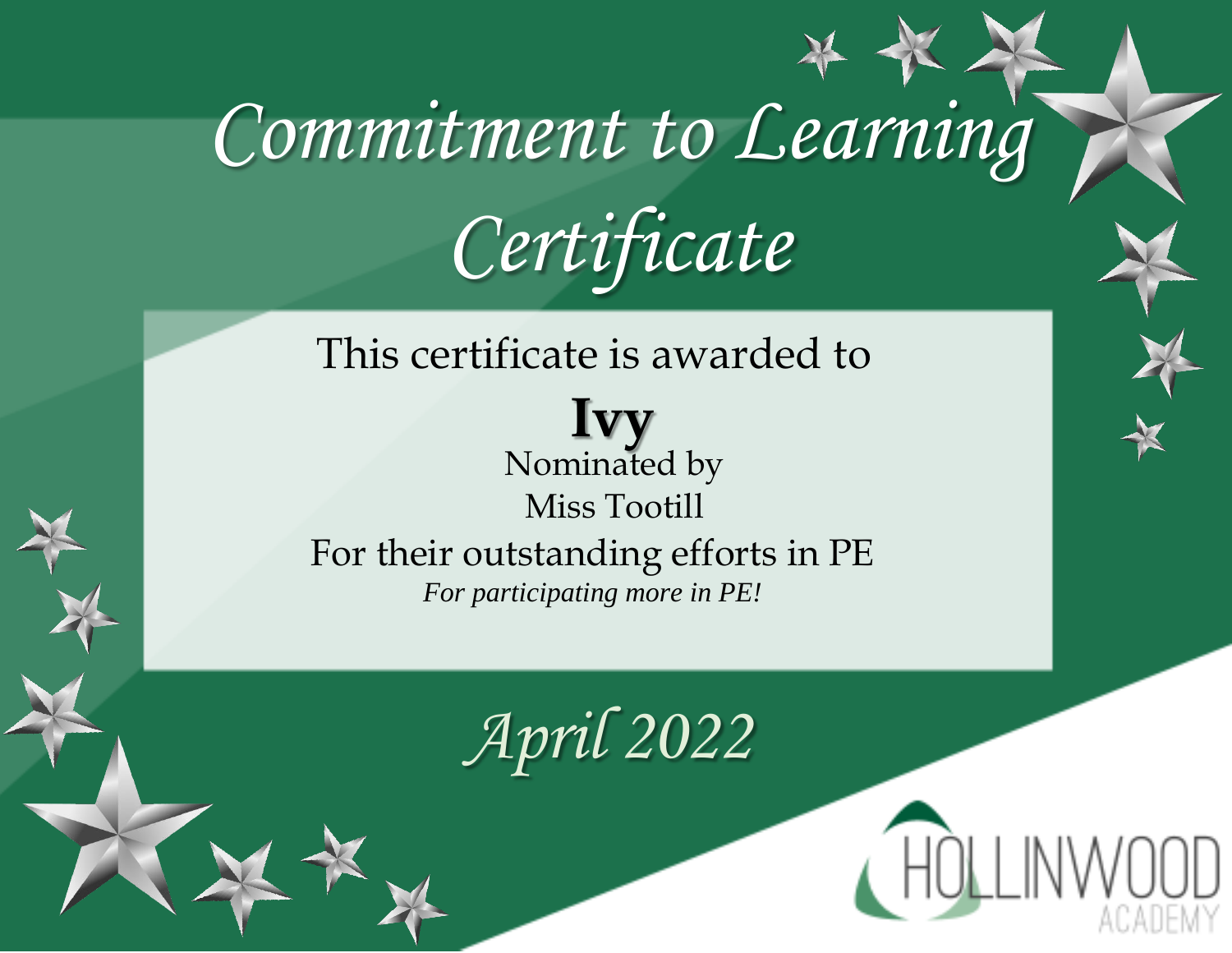This certificate is awarded to

**Kyle**  Nominated by

Mrs Bones

For their outstanding efforts in Maths *Kyle has worked really hard in maths this week and has made a conscious effort to complete all of his work. Well done Kyle I'm really proud of you*

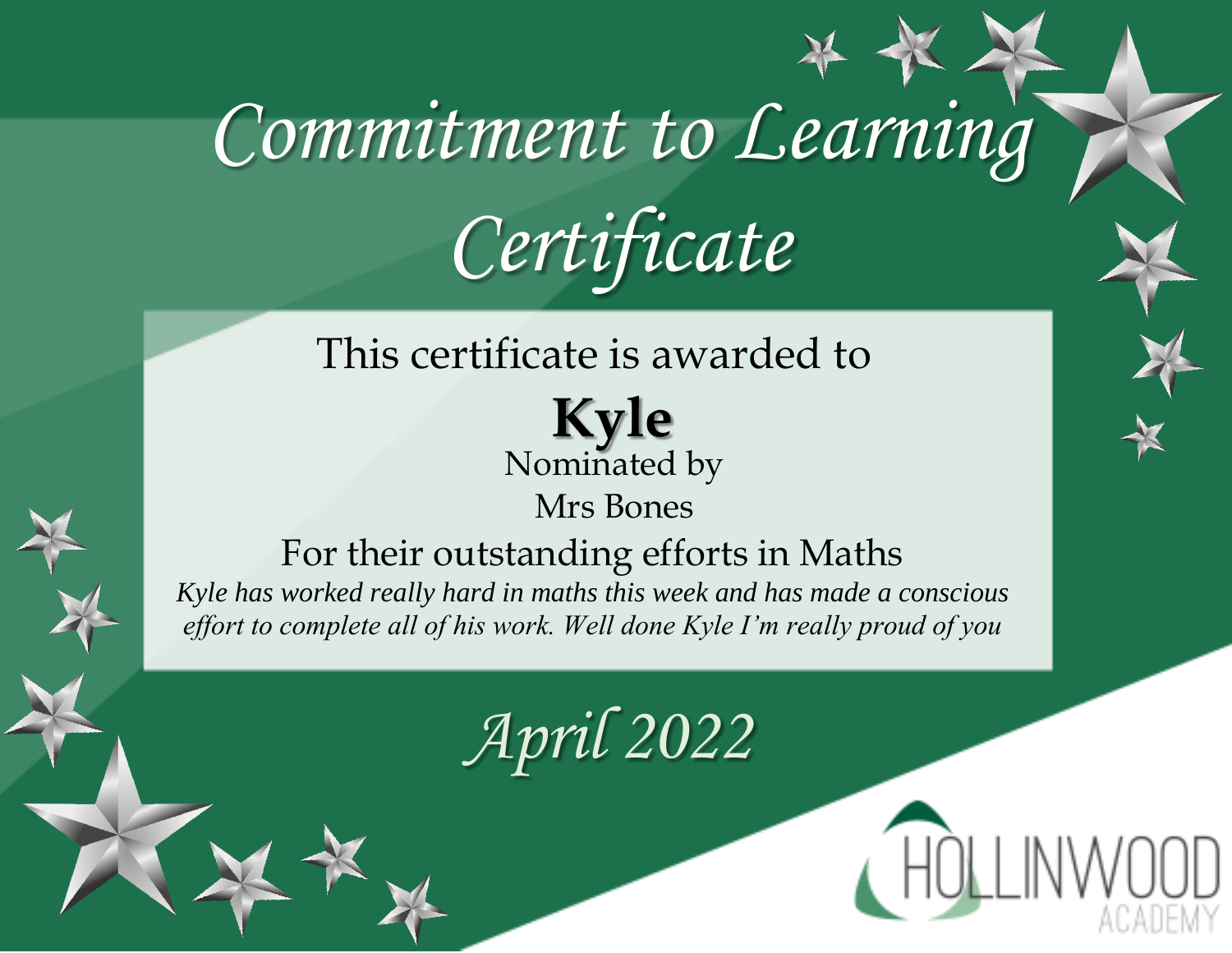#### This certificate is awarded to

## **Luca**

#### Nominated by Harriet sharples



For their outstanding efforts in Interventions *Working super hard during boxing intervention, always having a positive* 

*attitude towards exercise*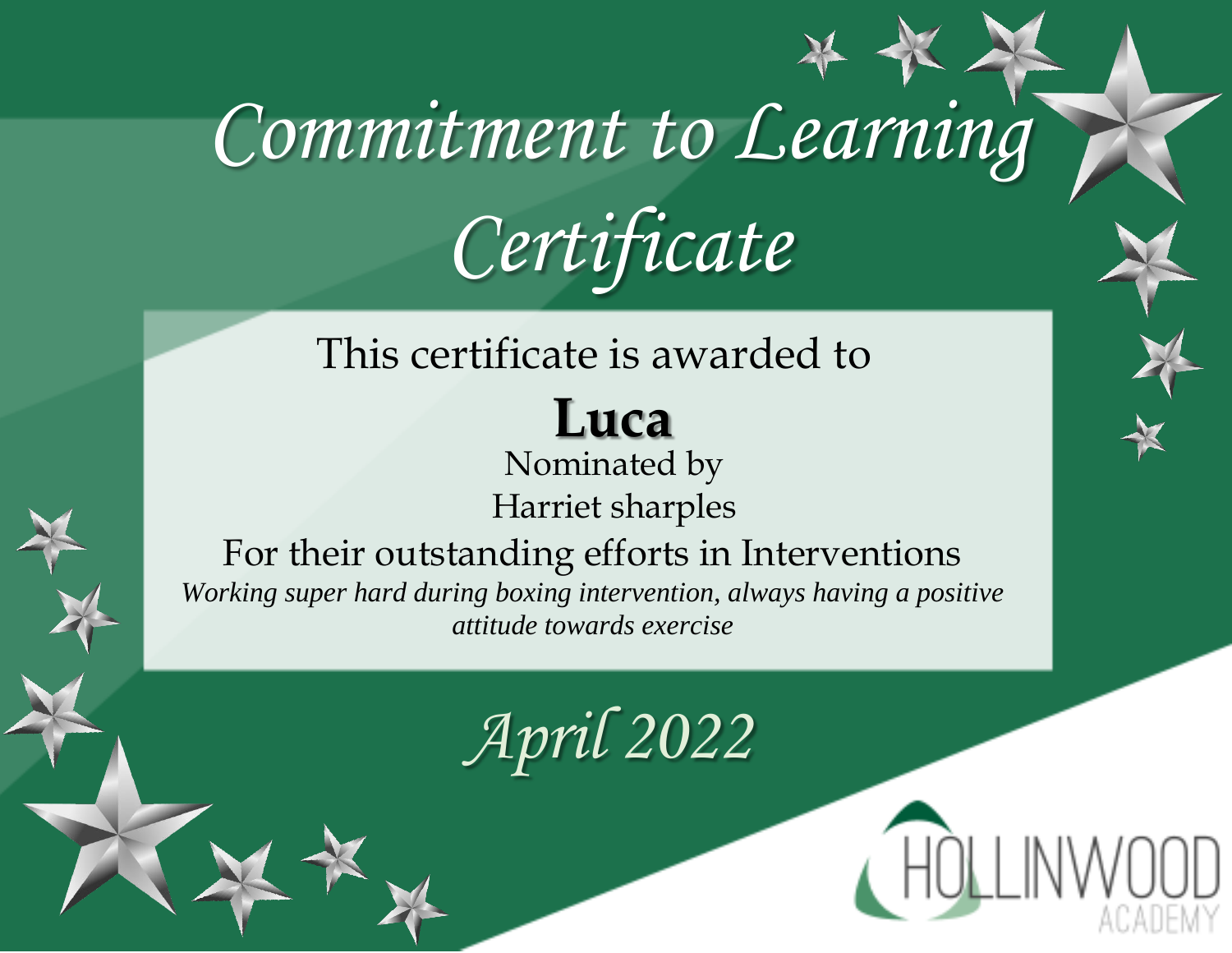#### This certificate is awarded to

### **Daniel**

#### Nominated by Miss Hand

#### For their outstanding efforts in Maths

*For amazing work this week and always putting your hand up to answer questions.*

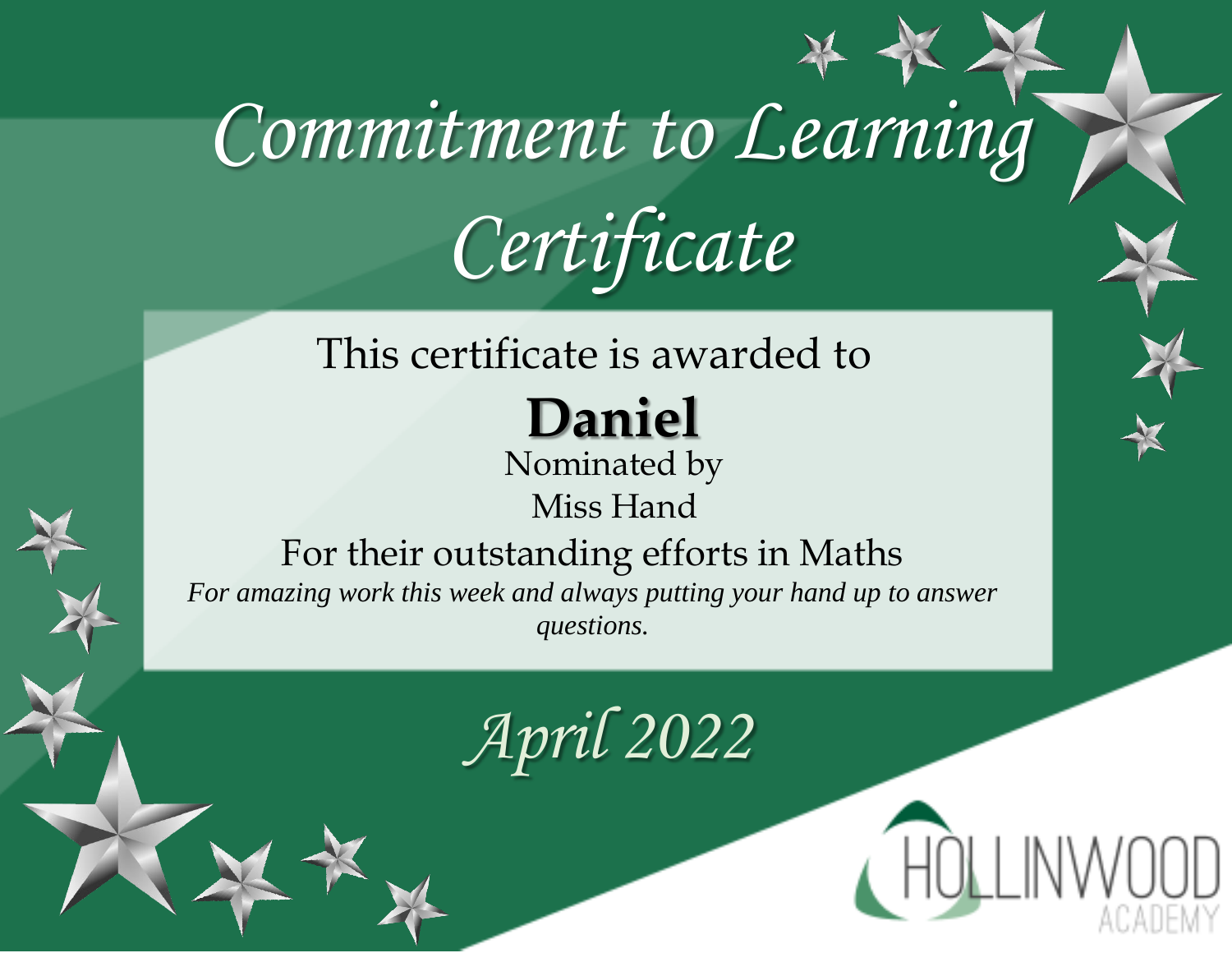#### This certificate is awarded to

**Cameron**

Nominated by Mrs Cowling

For their outstanding efforts in Spanish *Cameron, I have been impressed by your work in Spanish recently, well done.*  (پ)

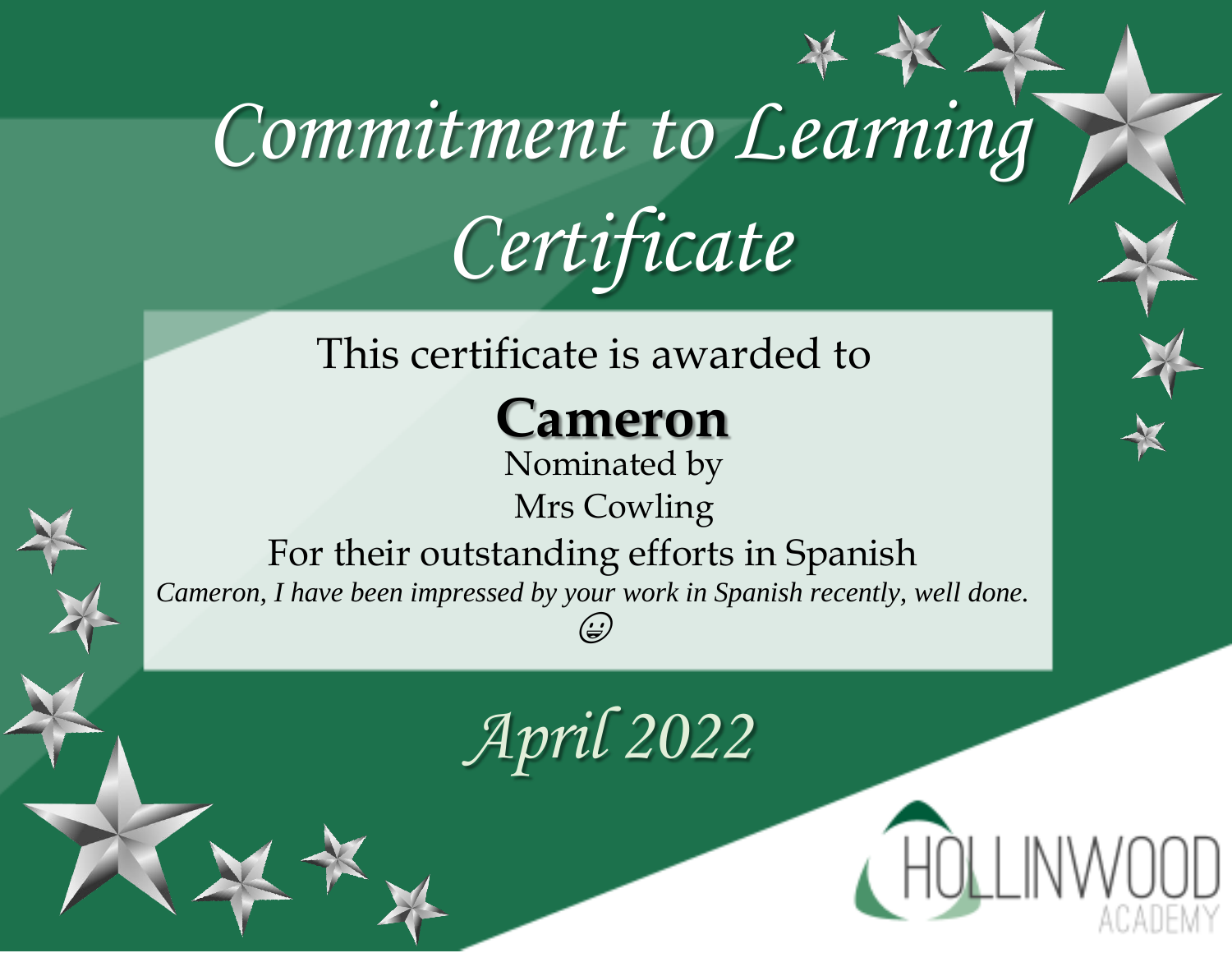#### This certificate is awarded to

**Hayden** Nominated by

Mrs Cowling For their outstanding efforts in Spanish

*Hayden, you have worked so well in Spanish this week, well done!* 

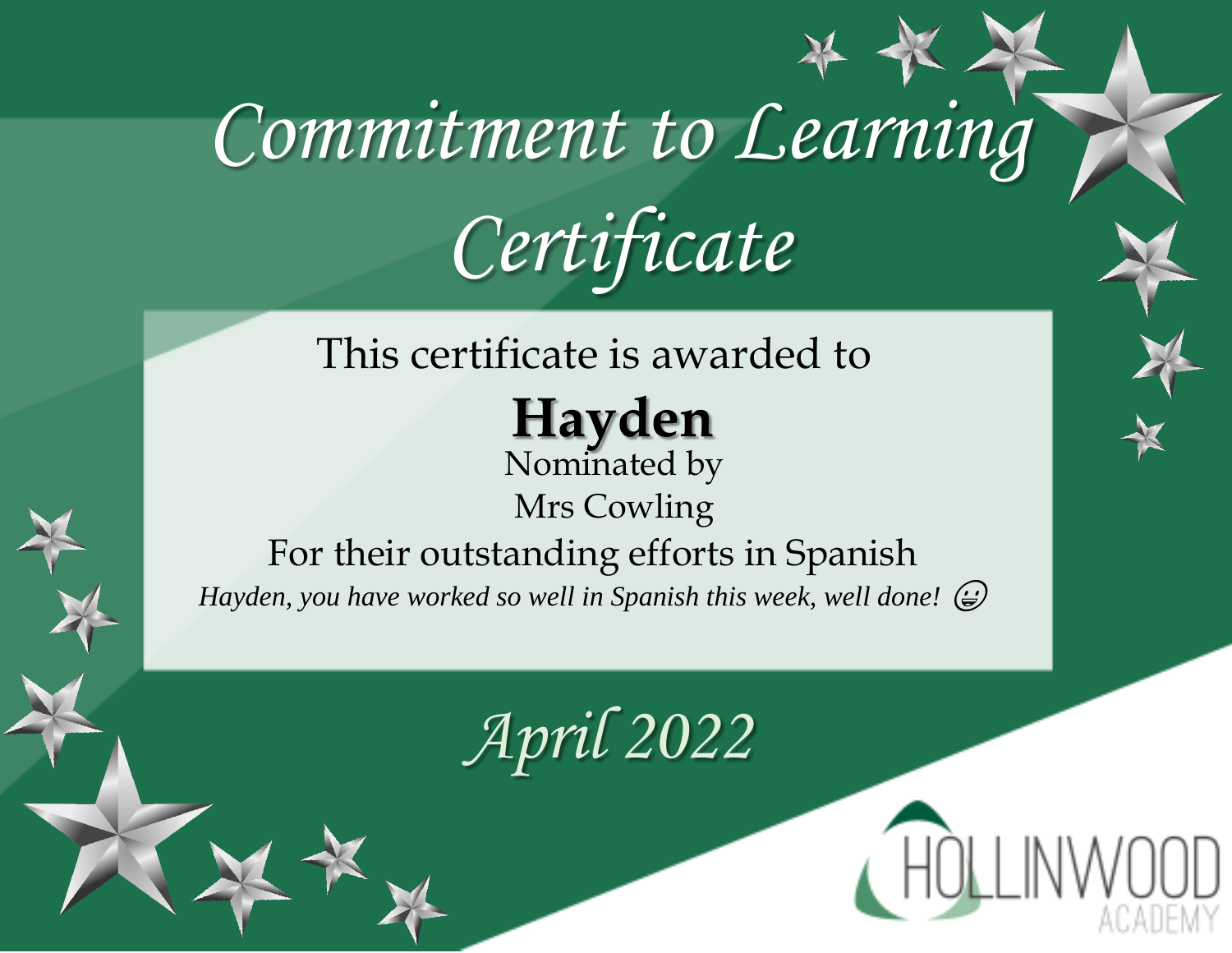This certificate is awarded to

**Kyle** Nominated by Mrs Cowling For their outstanding efforts in Spanish *Kyle, I can see how hard you are working in Spanish, well done!* 



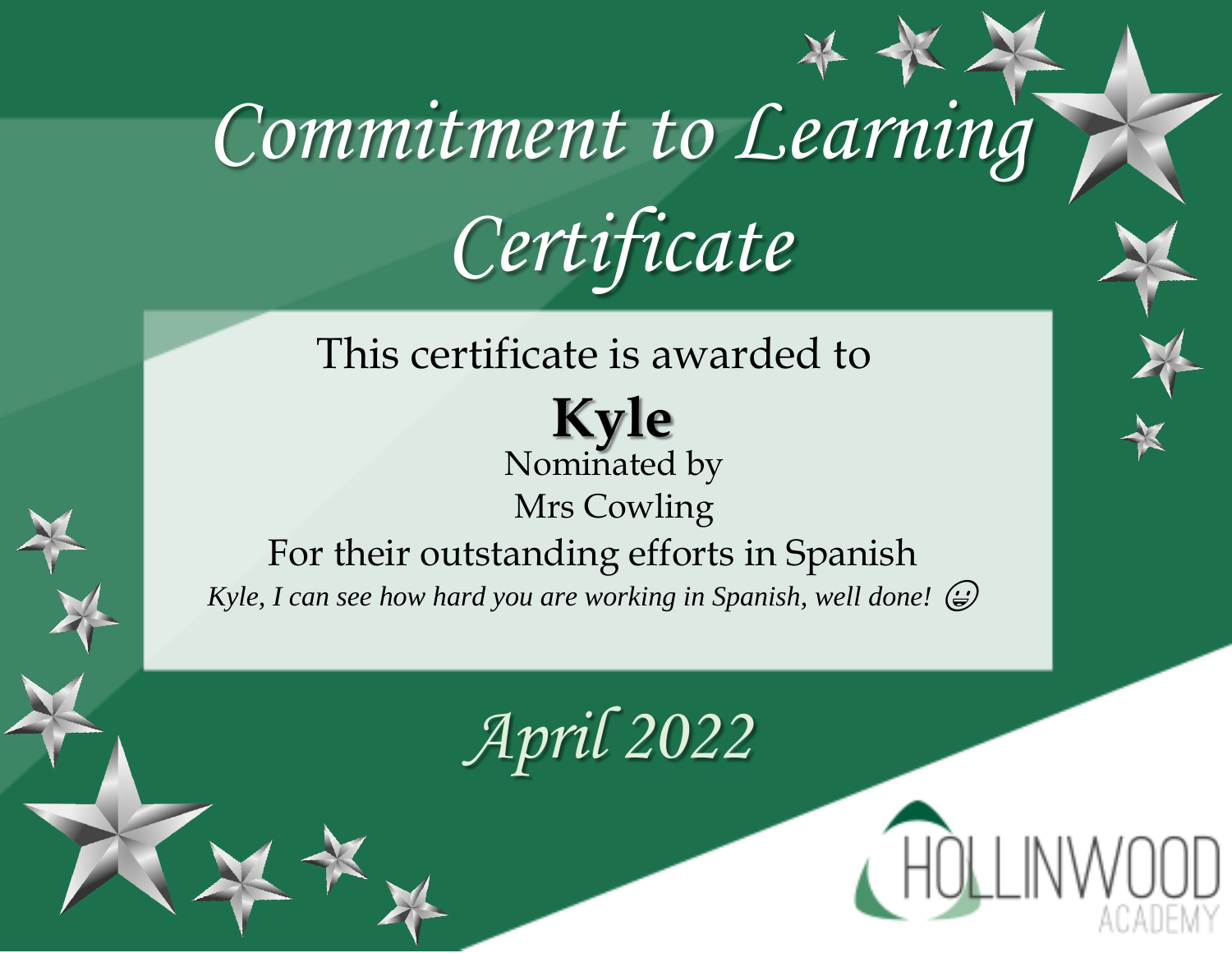#### This certificate is awarded to

#### **Sam** Nominated by

Mrs Cowling

For their outstanding efforts in Spanish *Sam, I have been so impressed by your mature attitude to learning and life in general, you are an absolute super star, well done!*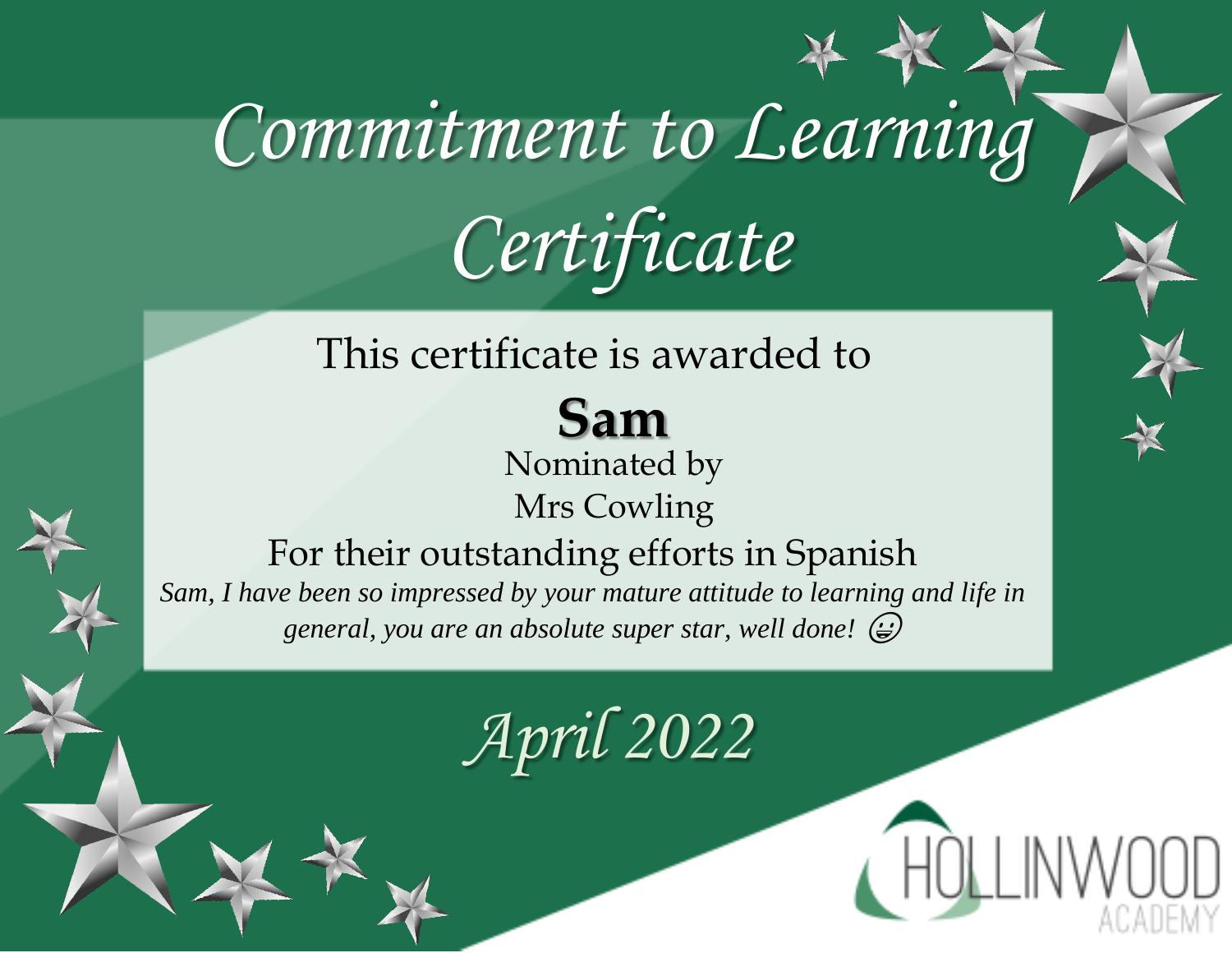This certificate is awarded to

**Kurt SCR**

Nominated by Mrs Needham, Miss Tootill and Miss Simms For their outstanding efforts in EHCP targets *Fantastic manners and presentation skills during hospitality work experience.*



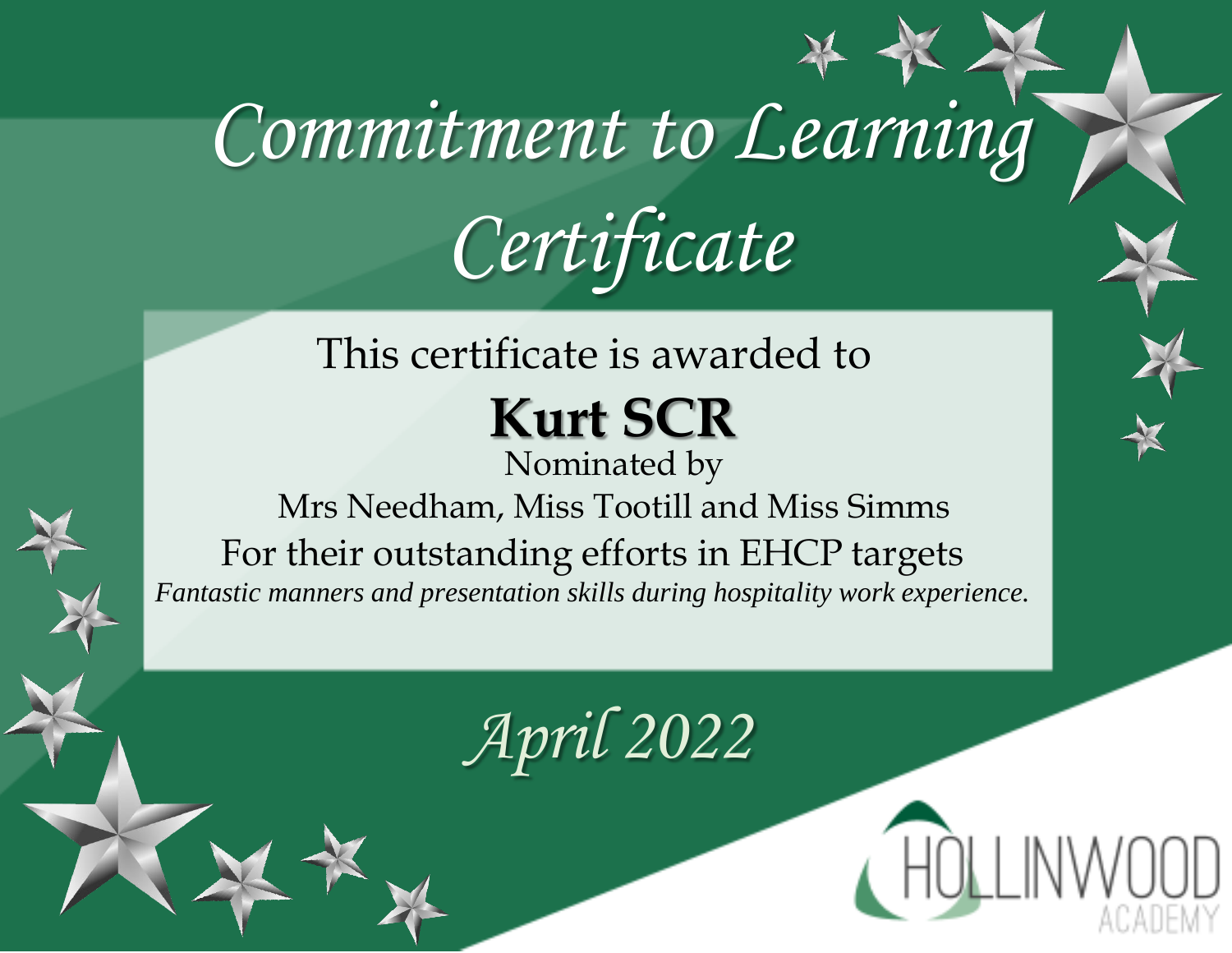#### This certificate is awarded to

### **Harrison**

Nominated by MRS. COWLING, MR. BLAIZE AND MISS LYONS For their outstanding efforts in English *For showing maturity and resilience during a new topic during Science.*



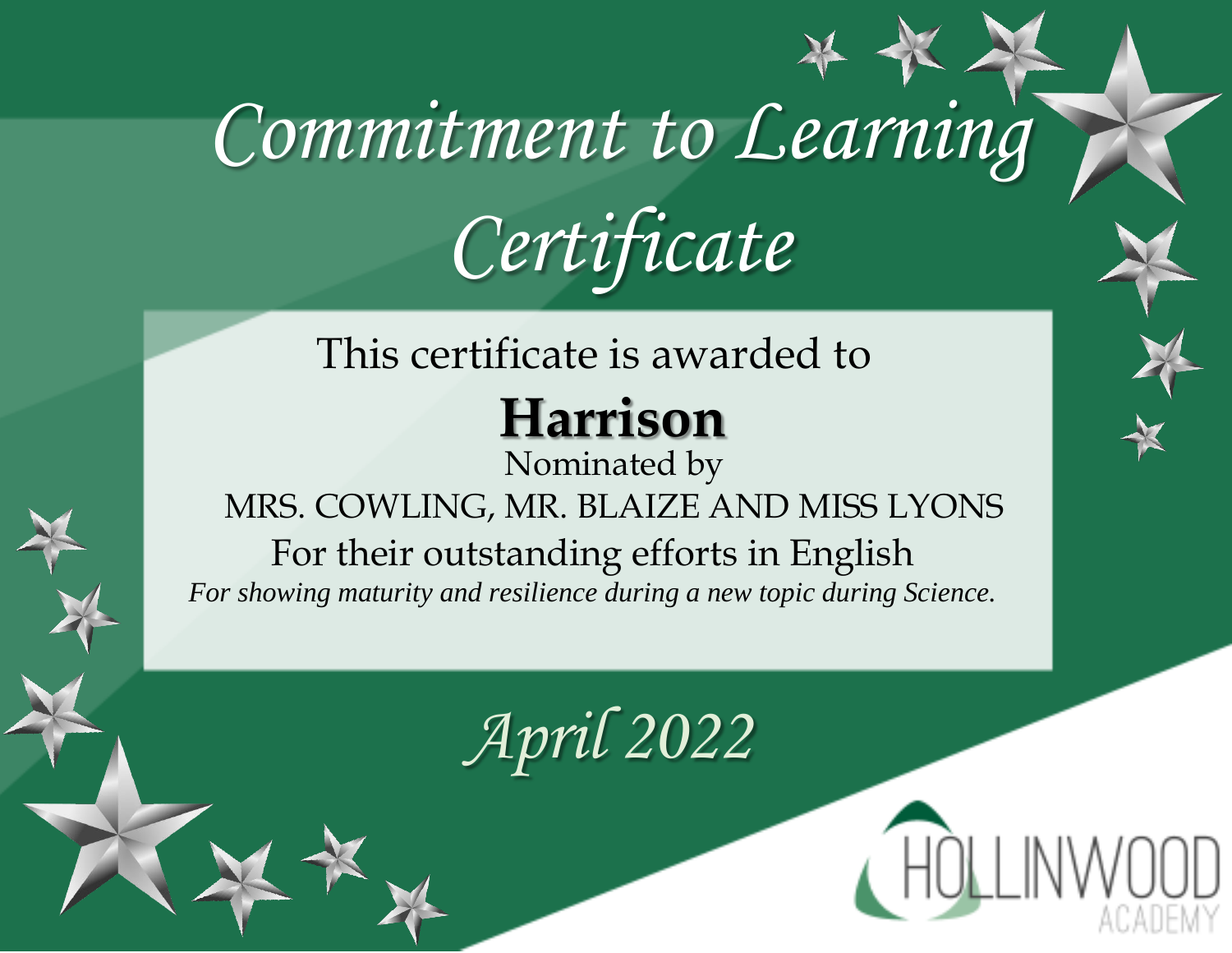#### This certificate is awarded to **Olivia GH**

Nominated by Mrs Needham, Miss Simms and Miss Tootill For their outstanding efforts in Interventions *Fantastic manners and presentation skills during hospitality work experience.*



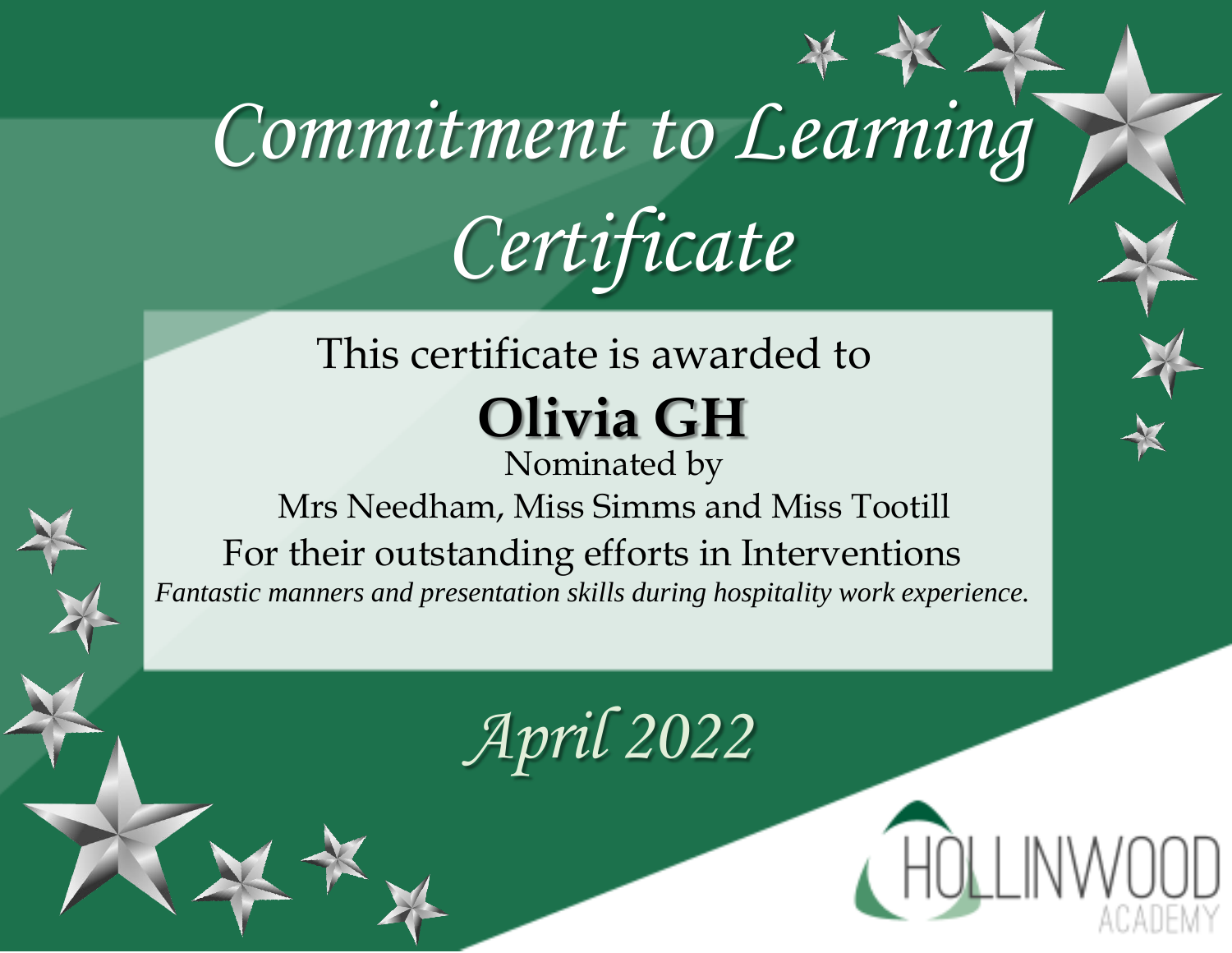### This certificate is awarded to

#### **Joshua**  Nominated by

Mrs Needham, Miss Tootill, and Miss Simms For their outstanding efforts in Interventions *Fantastic manners and presentation skills during hospitality work experience.*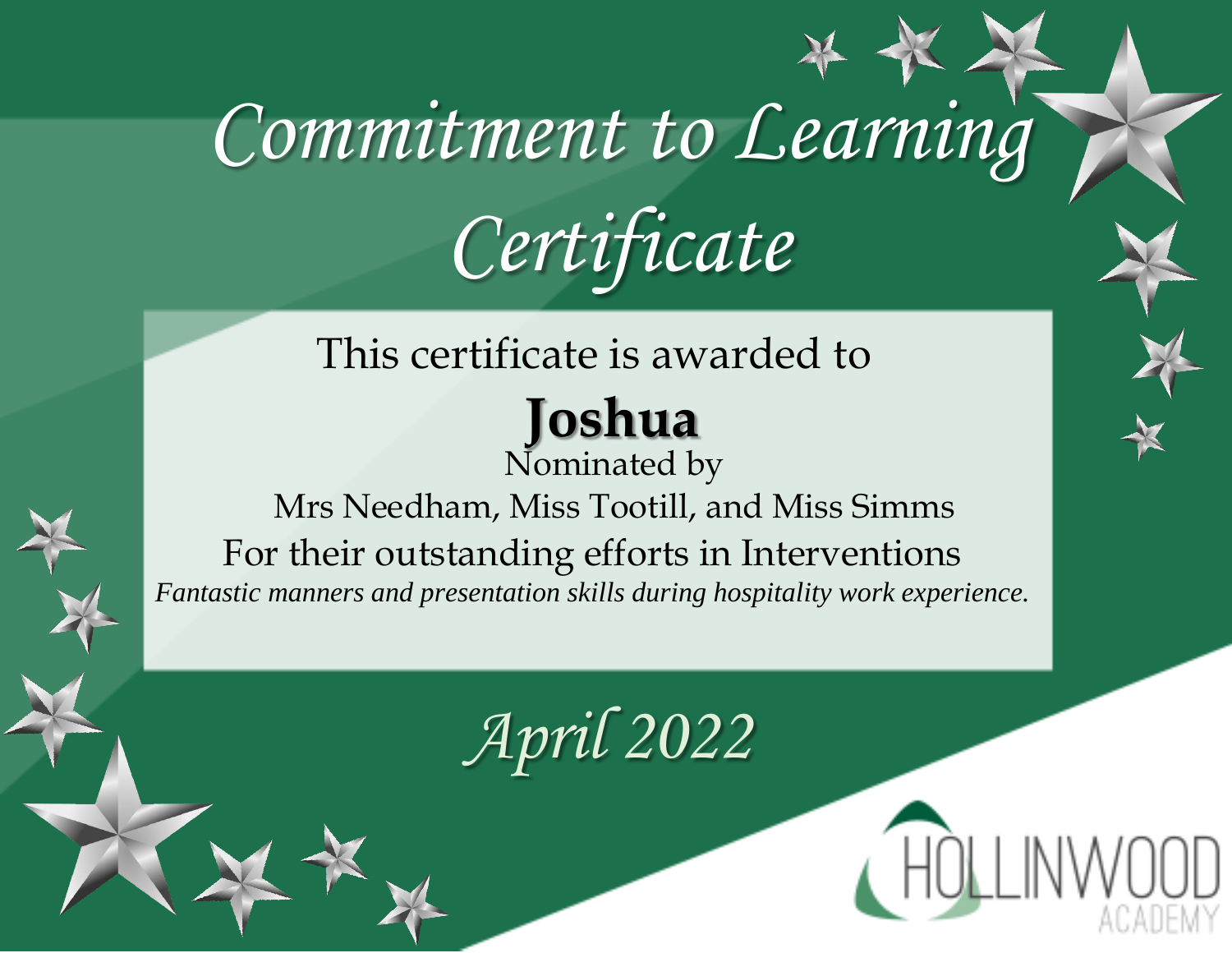#### This certificate is awarded to

### **Essah**

Nominated by Miss Tootill For their outstanding efforts in PE *For trying his best!*

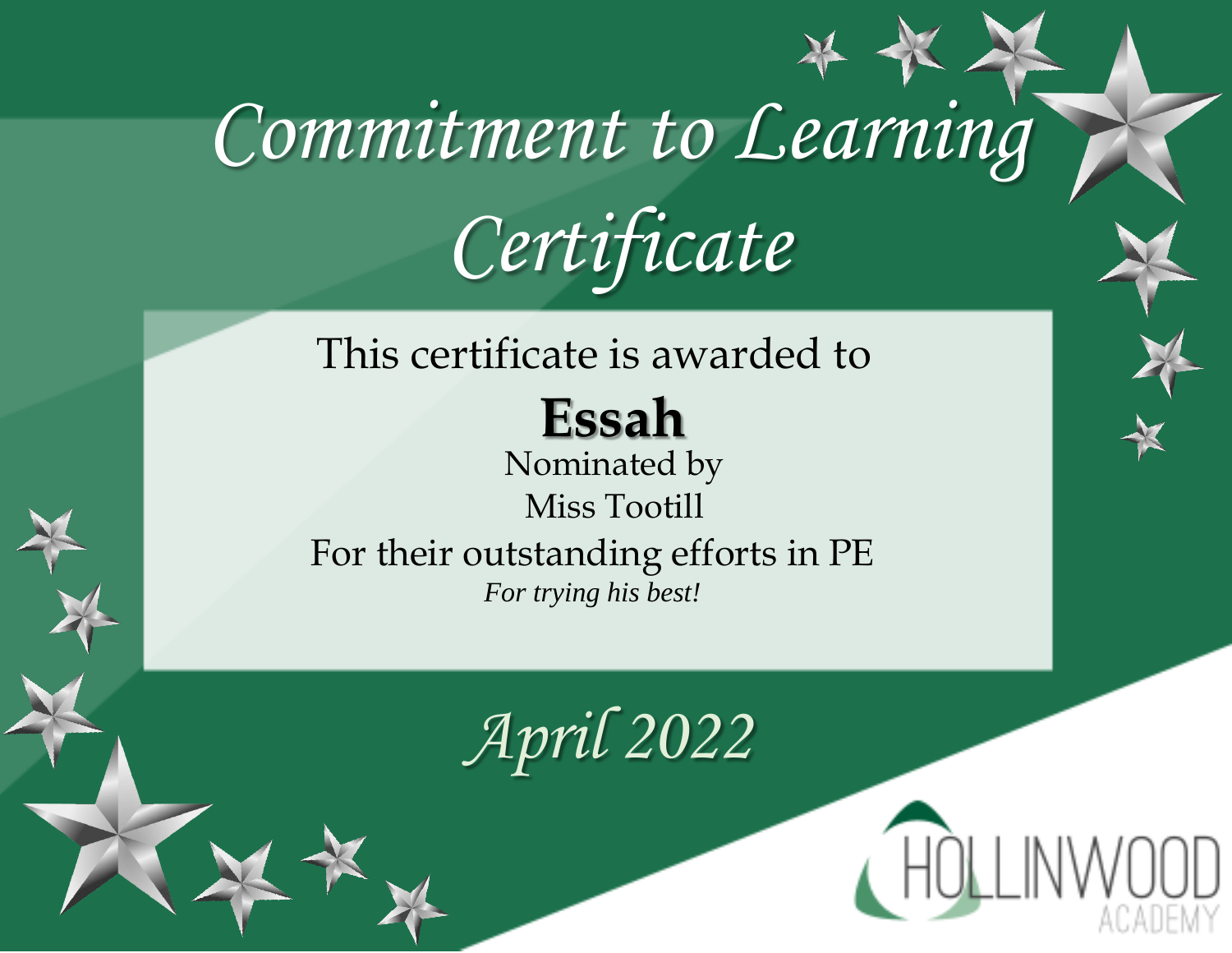#### This certificate is awarded to

**Nathan**

Nominated by Mr Challinor

For their outstanding efforts in Music *Excellent work and effort in Music!*

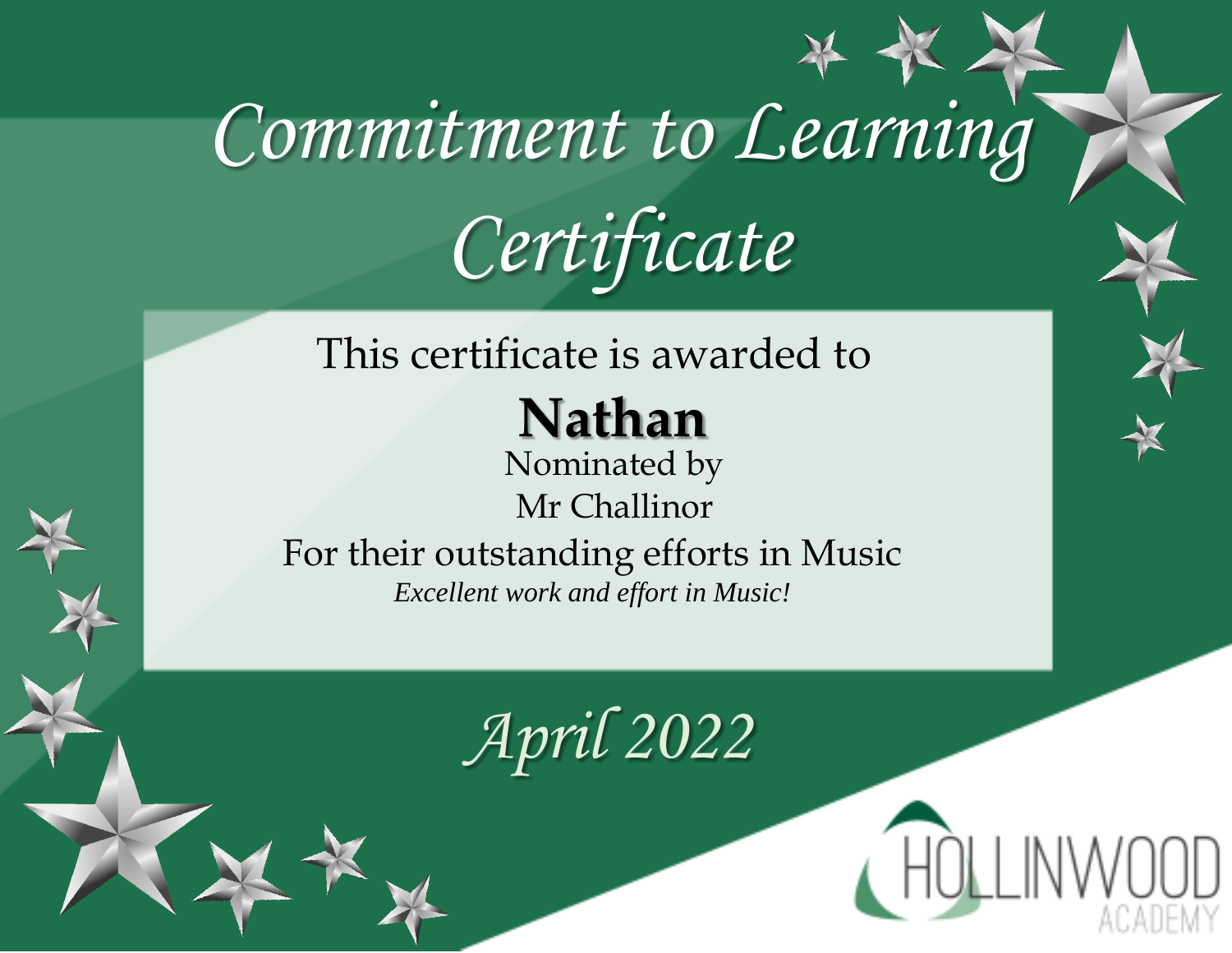This certificate is awarded to

**Kaden**

Nominated by Mr Challinor

For their outstanding efforts in Music *Excellent work and effort in Music!*

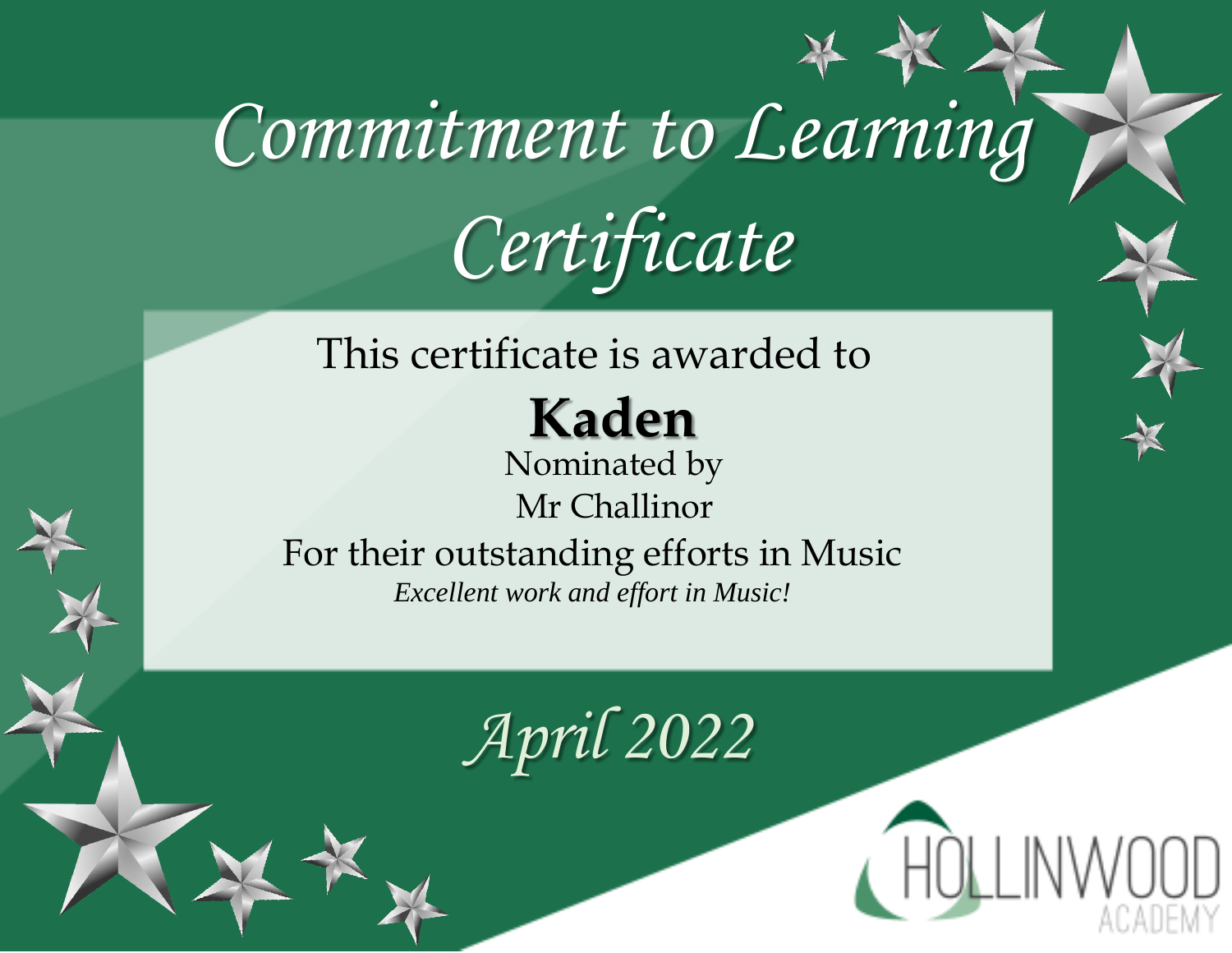This certificate is awarded to

**Ryan** Nominated by Mr Challinor For their outstanding efforts in Music *Excellent work and effort in Music!*

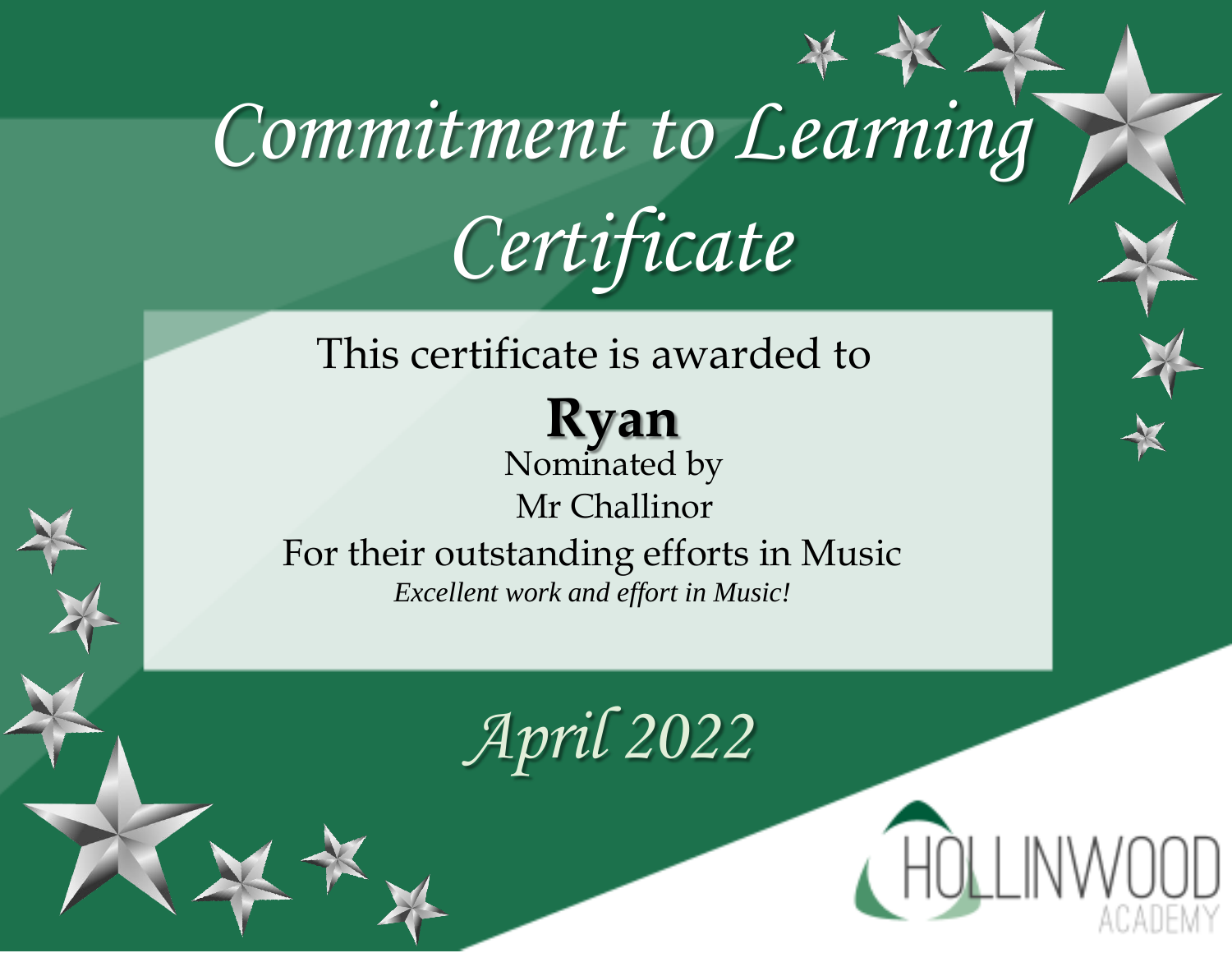#### This certificate is awarded to

### **Harrison**

Nominated by Mr Challinor

For their outstanding efforts in Music *Excellent work and effort in Music!*

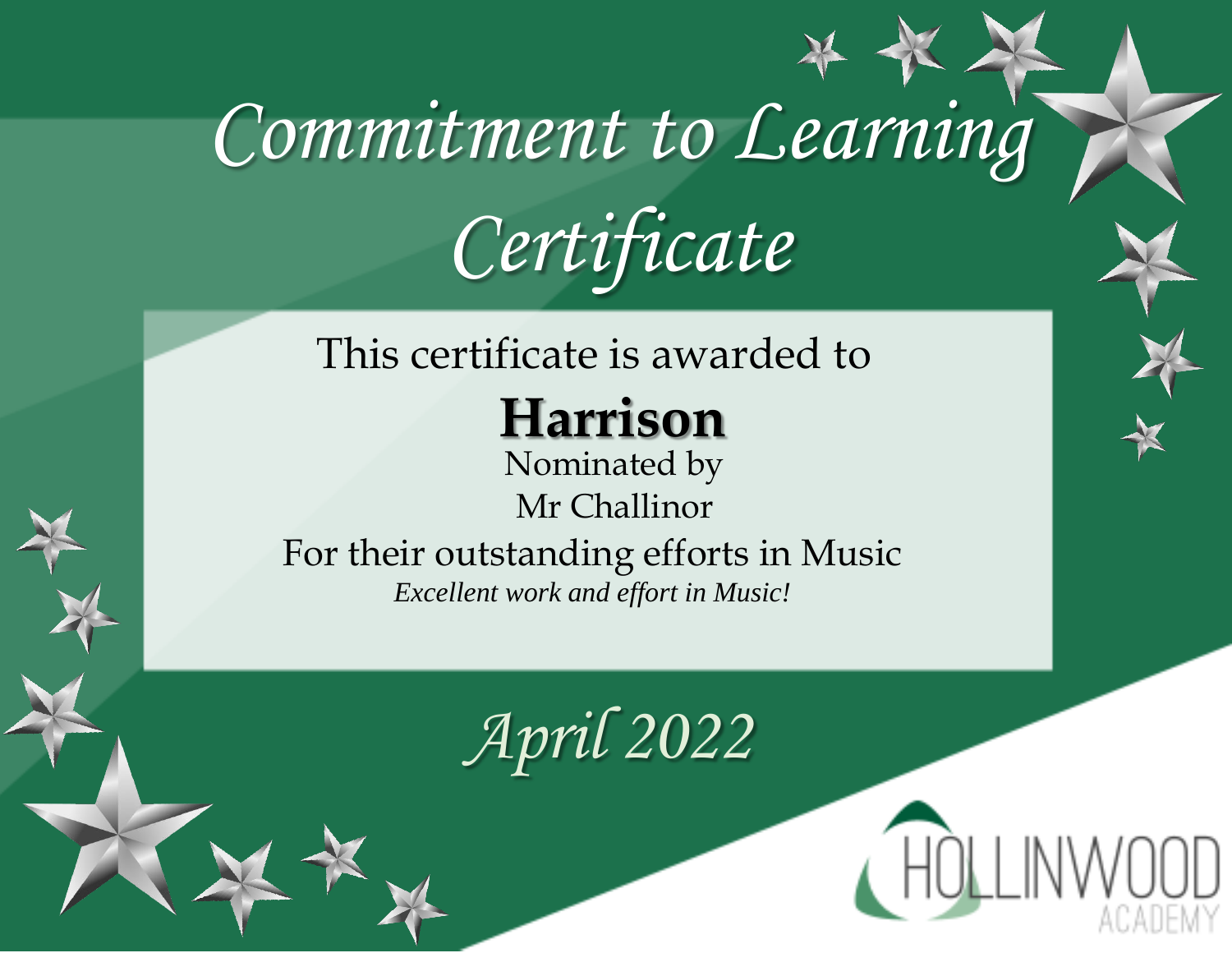#### This certificate is awarded to

### **Lucas**

Nominated by Mr Challinor For their outstanding efforts in Music

*Excellent work and effort in Music!*

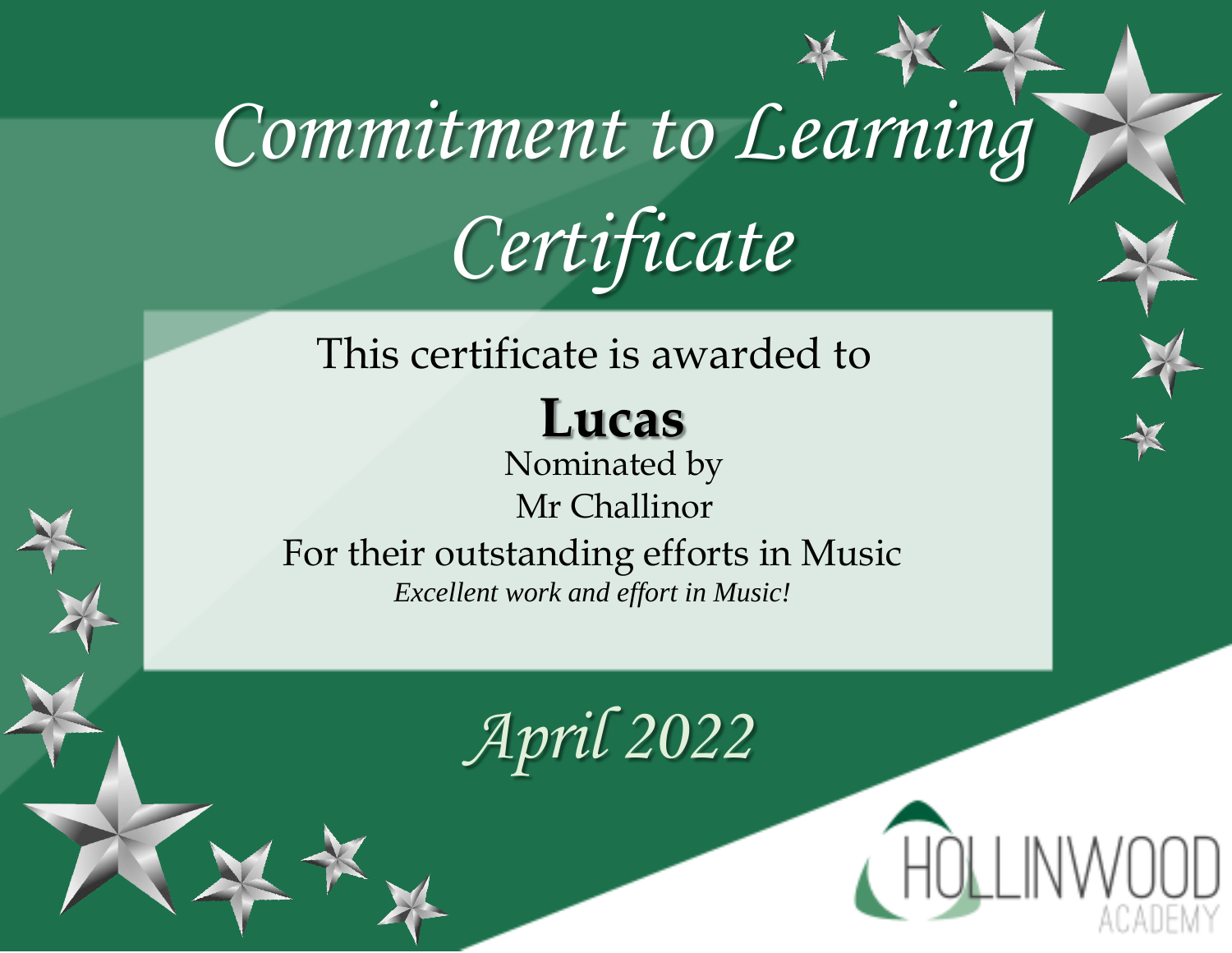#### This certificate is awarded to

### **Thomas**

Nominated by Mr Challinor

For their outstanding efforts in Music *Excellent work and effort in Music!*

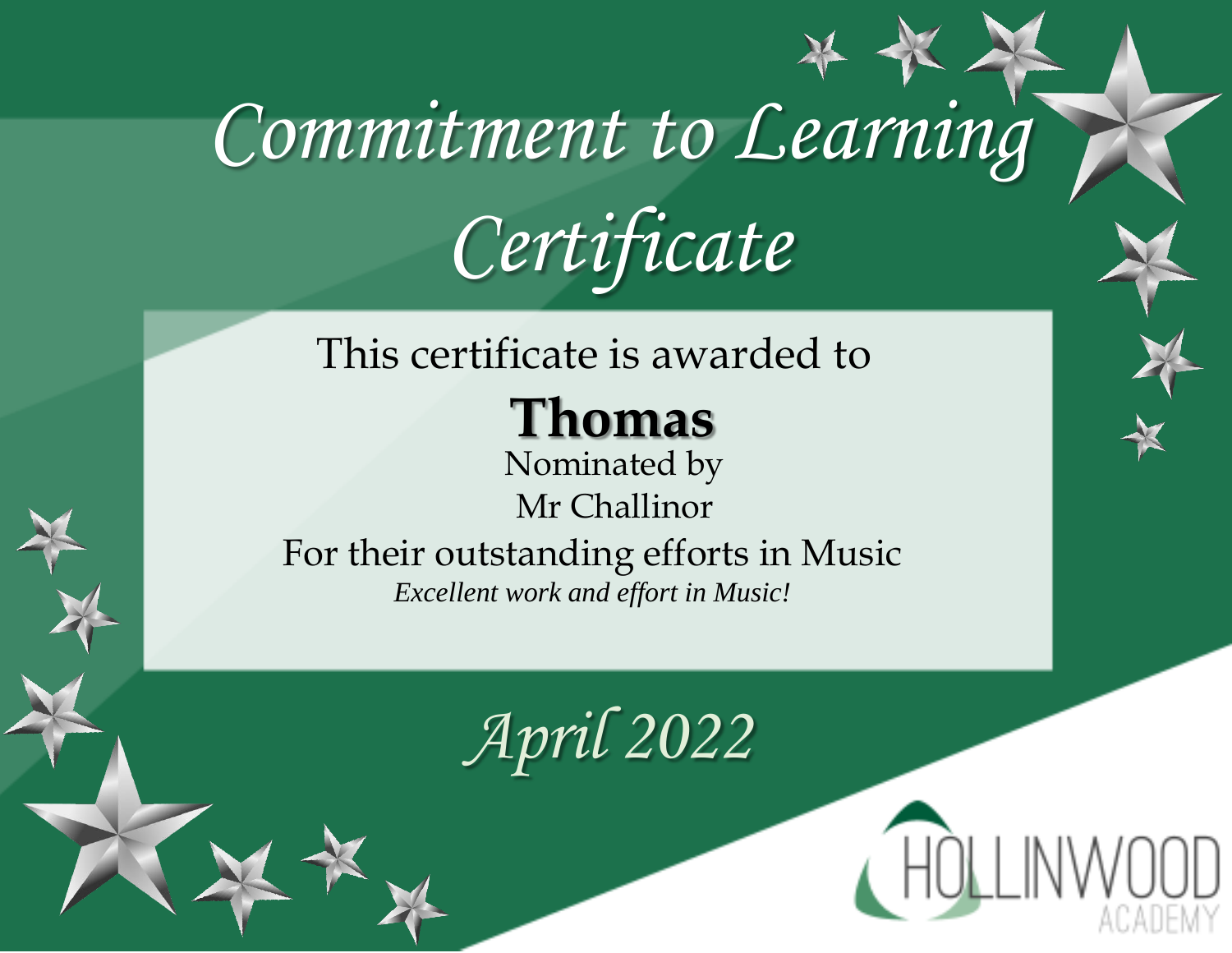#### This certificate is awarded to

### **Maleek**

Nominated by Grace Woodhead



For their outstanding efforts in EHCP targets *For developing his communication skills and working really hard to achieve his step targets.*



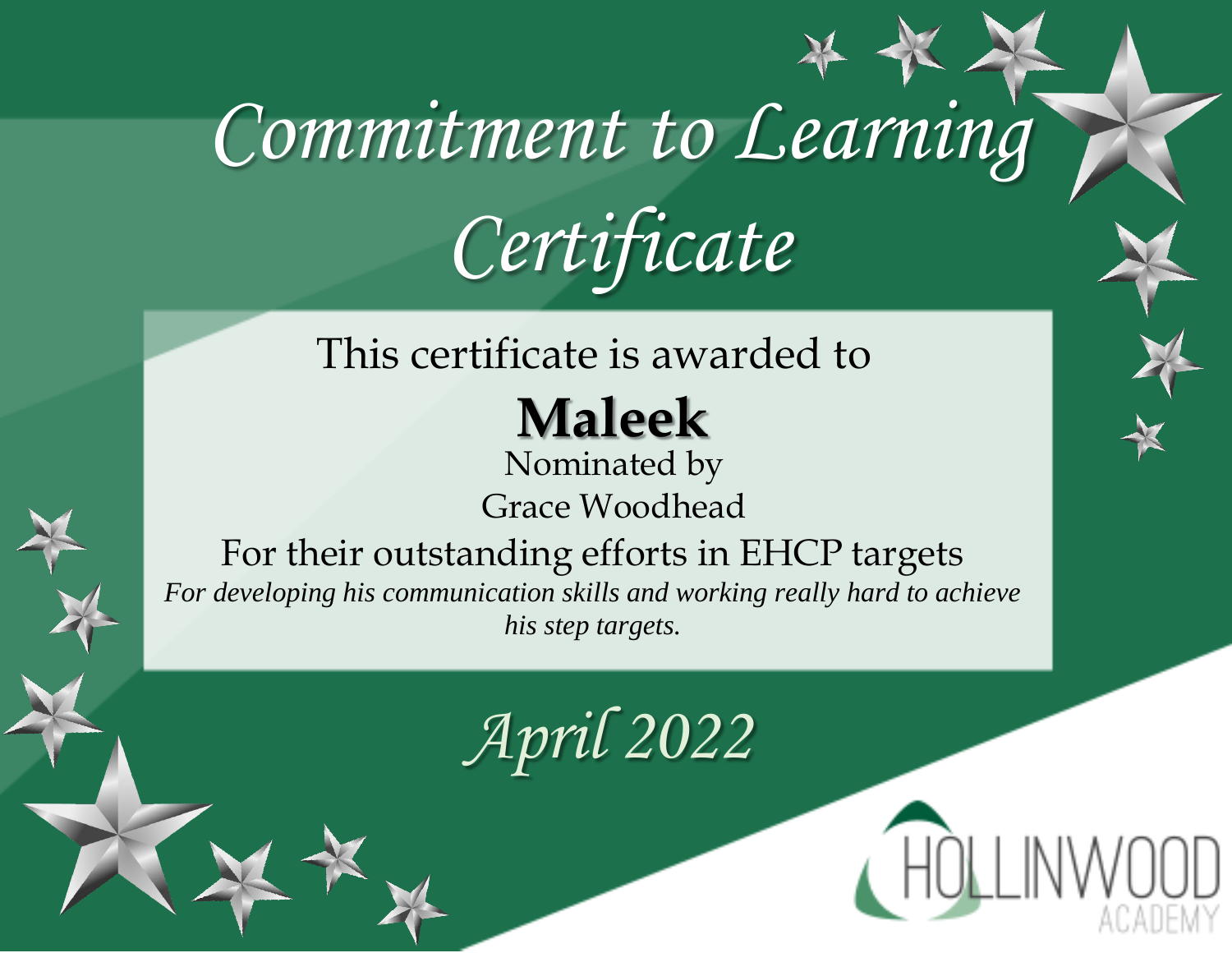## This certificate is awarded to

#### **Dekon**  Nominated by Mr Page, Miss Gibson and Mr Hassan For their outstanding efforts in Food Technology *Making a beautiful decorated foccacia!*

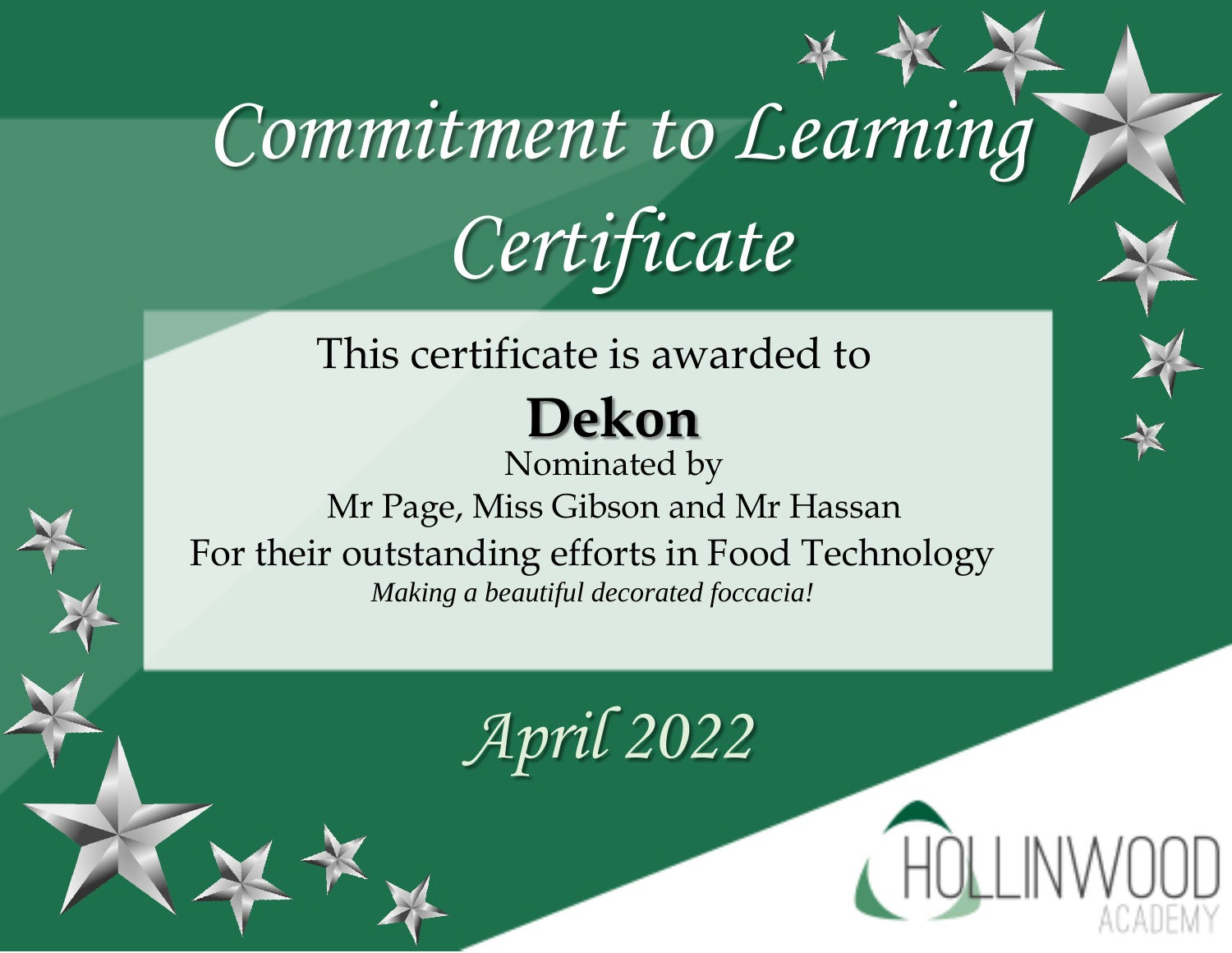This certificate is awarded to

### **Aaron**

Nominated by Mr Page, Miss Gibson and Mr Hassan For their outstanding efforts in Food Technology *For making a beautiful decorated foccacia!*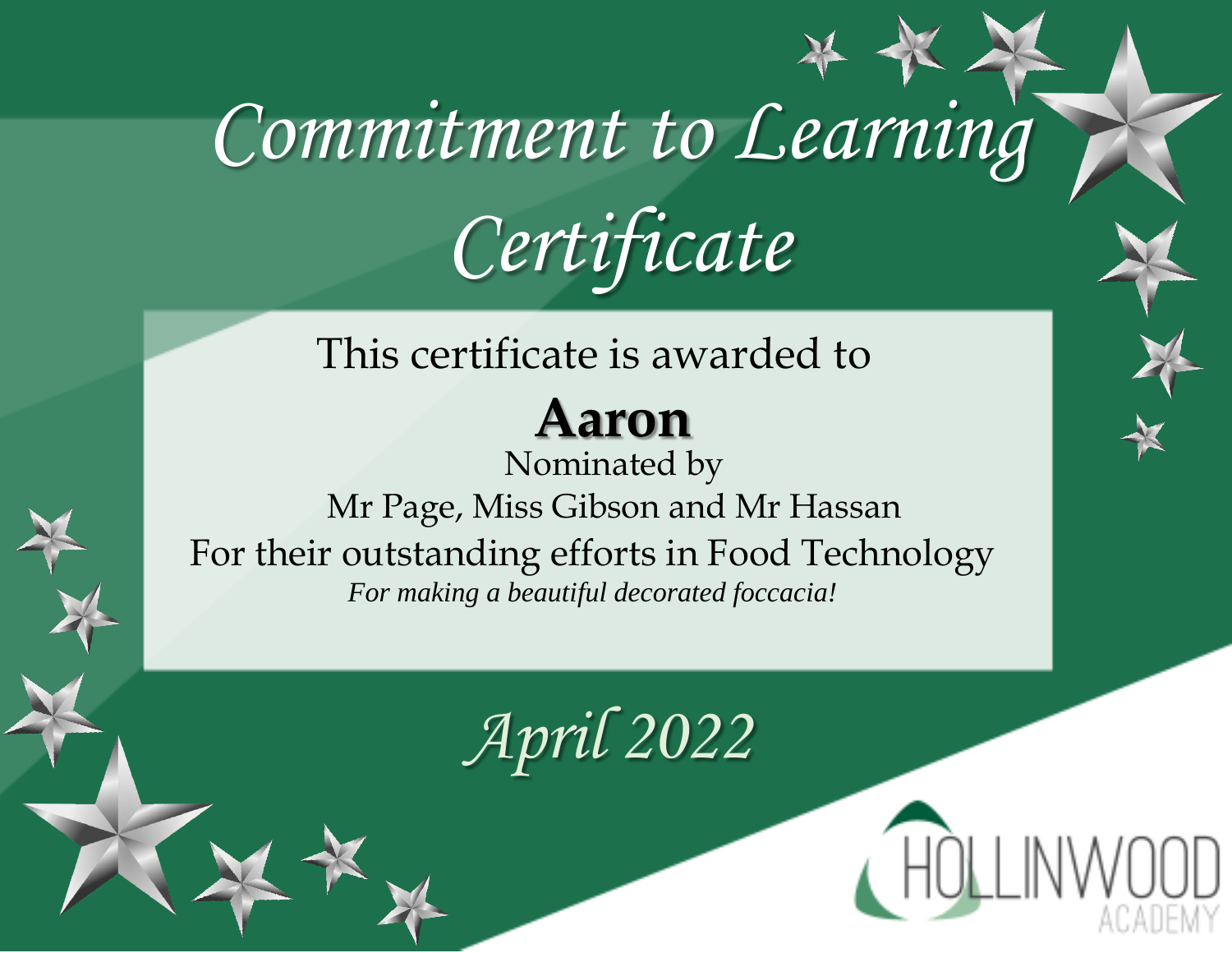#### This certificate is awarded to

### **Donte**

Nominated by Mr Page, Miss Gibson, Mr Hassan For their outstanding efforts in Food Technology *For making a beautiful decorated foccacia!*

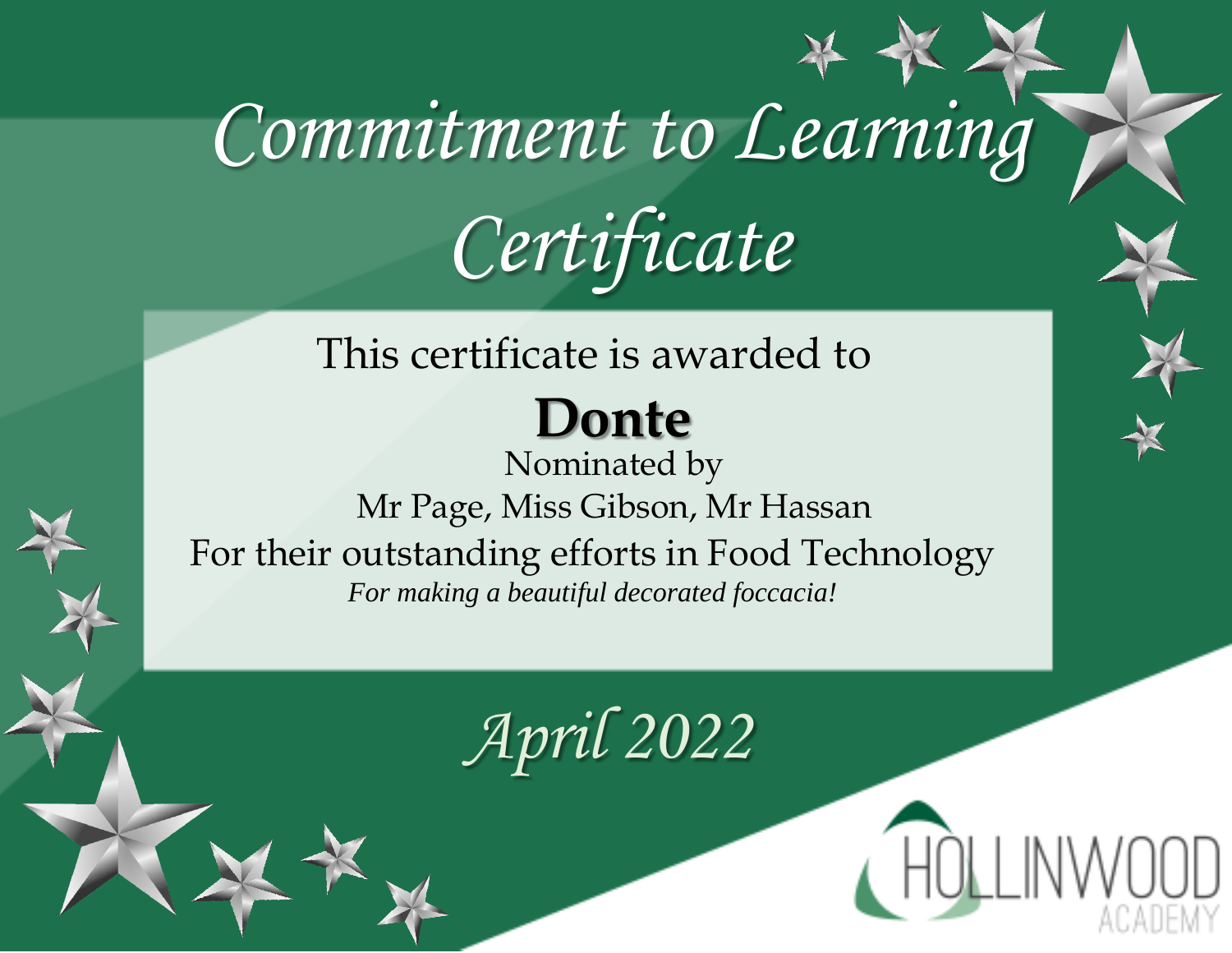This certificate is awarded to

**Jayden**  Nominated by Mr Page, Miss Gibson and Mr Hassan For their outstanding efforts in Food Technology *For making a beautiful decorated foccacia!*

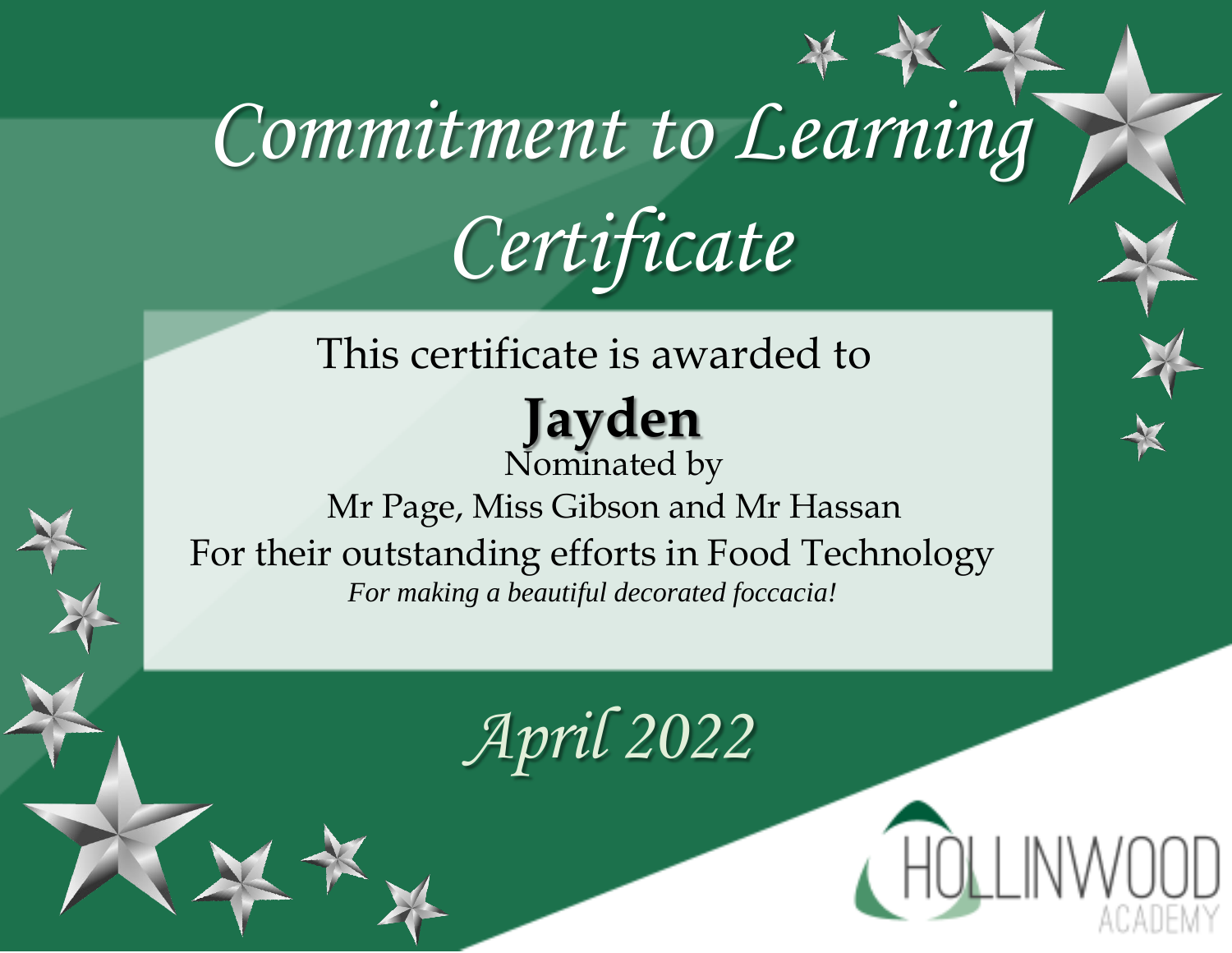#### This certificate is awarded to

### **Amelia**

Nominated by Mrs Cowling

For their outstanding efforts in Spanish *Amelia, you have settled in so well and are working really well, keep up the good work.* 

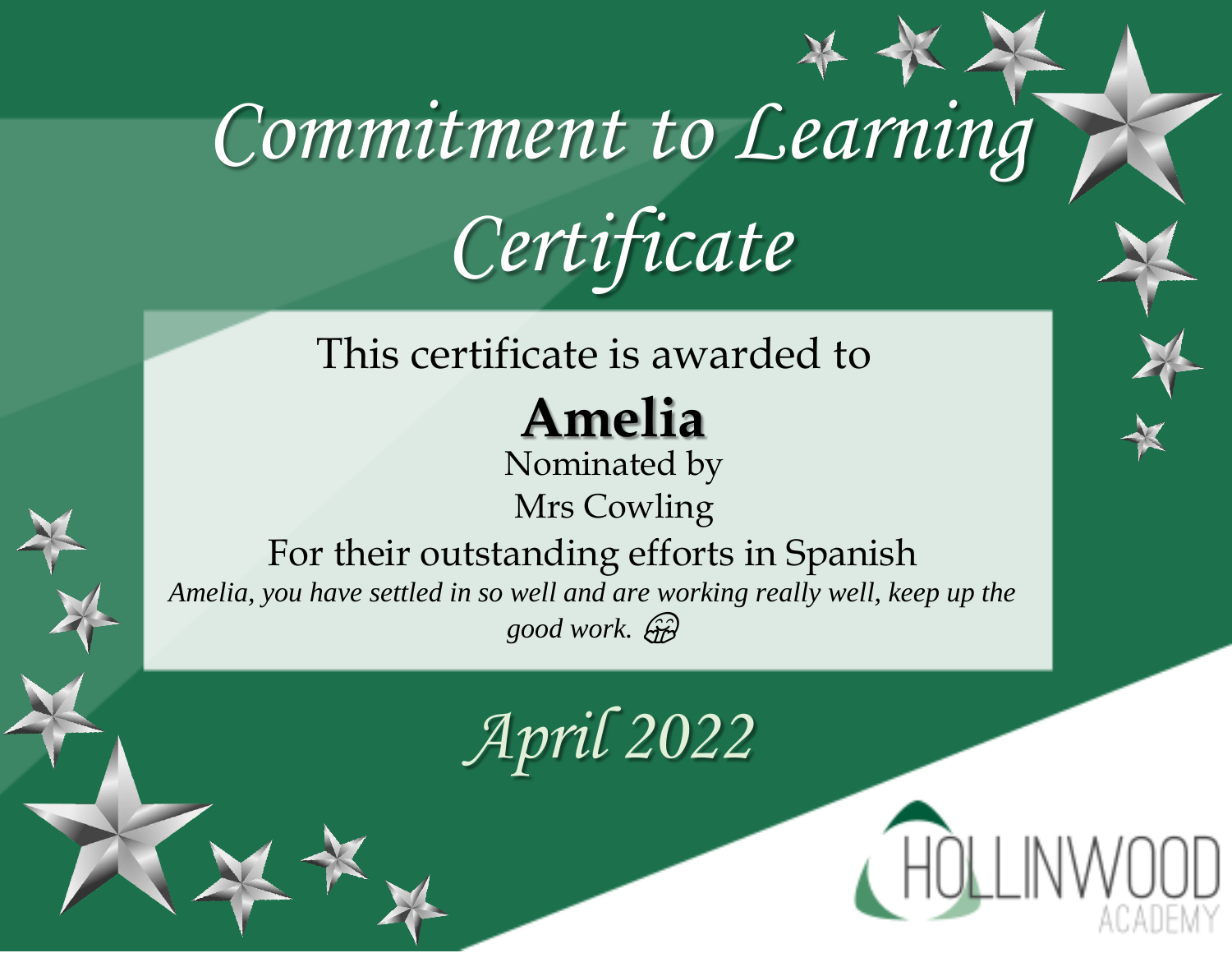#### This certificate is awarded to **Maia**

Nominated by Miss Rudge, Miss Gibson and Mr Hassan For their outstanding efforts in Art *For using acrylic paints to create the bird on the branch canvas!*



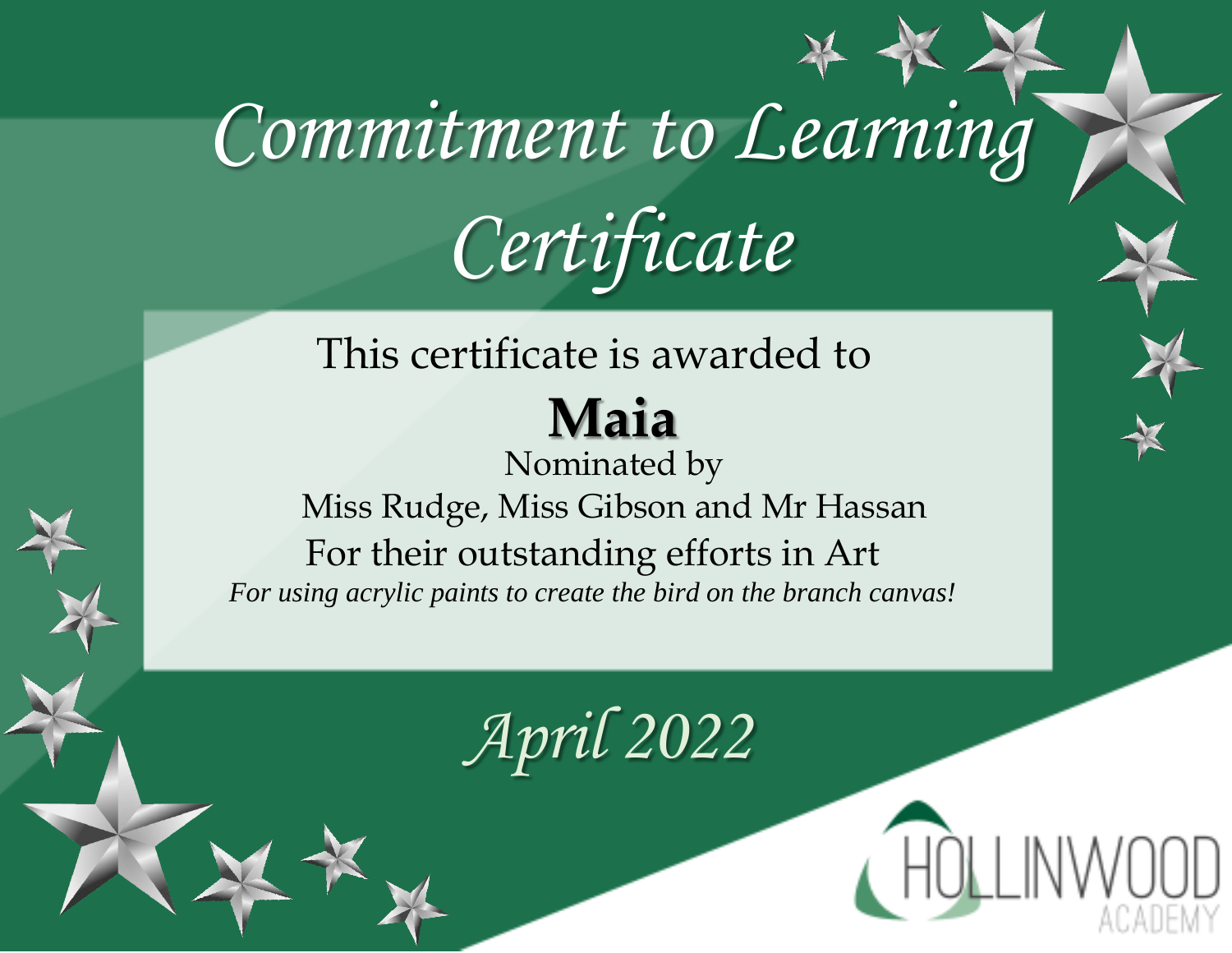#### This certificate is awarded to

#### **James**

Nominated by Miss Rudge, Miss Gibson and Mr Hassan For their outstanding efforts in Art *For using acrylic paints to create the bird on the branch canvas!*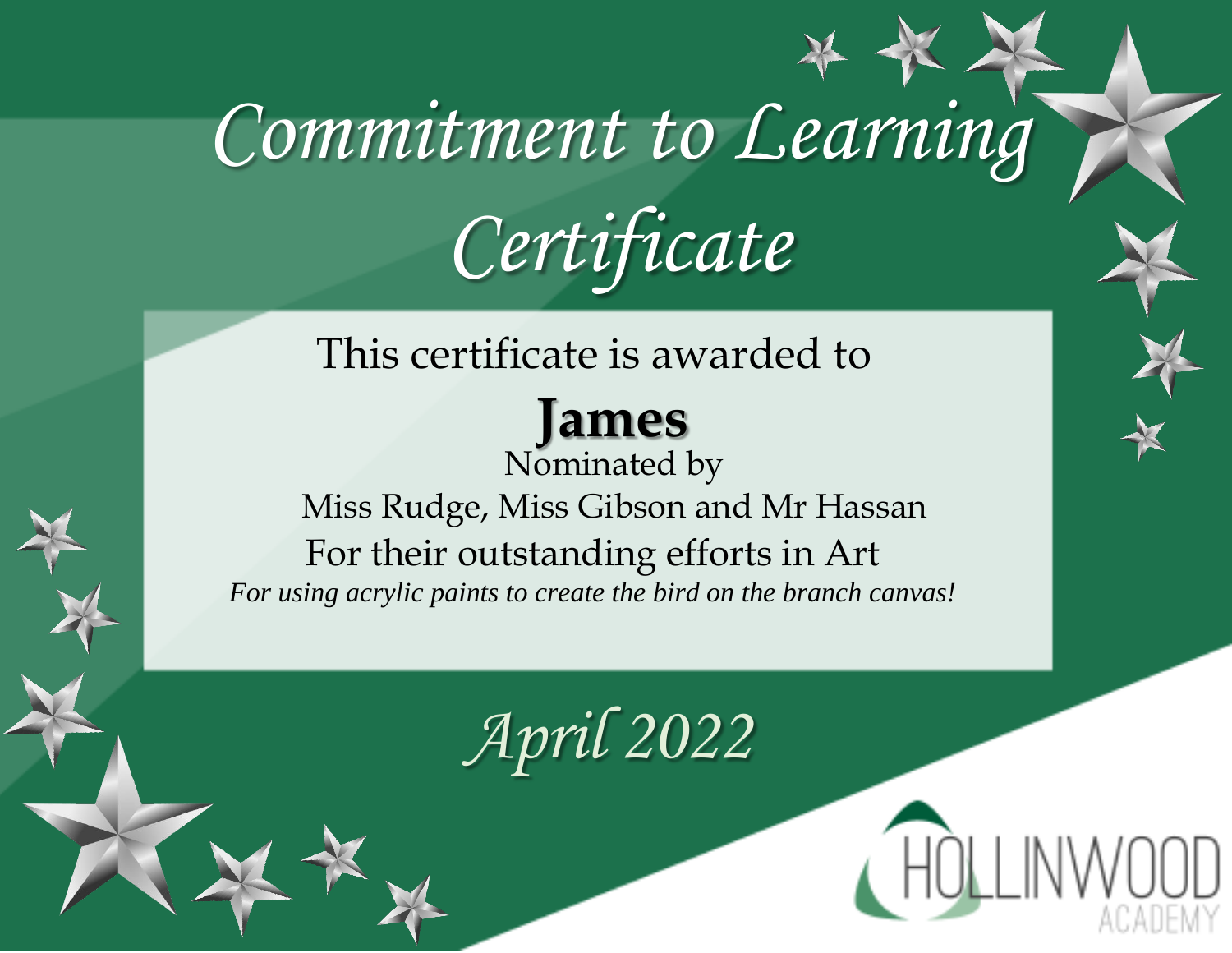#### This certificate is awarded to **Dekon**

Nominated by Miss Rudge, Miss Gibson and Mr Hassan For their outstanding efforts in Art *For using acrylic paints to create the bird on the branch canvas!*



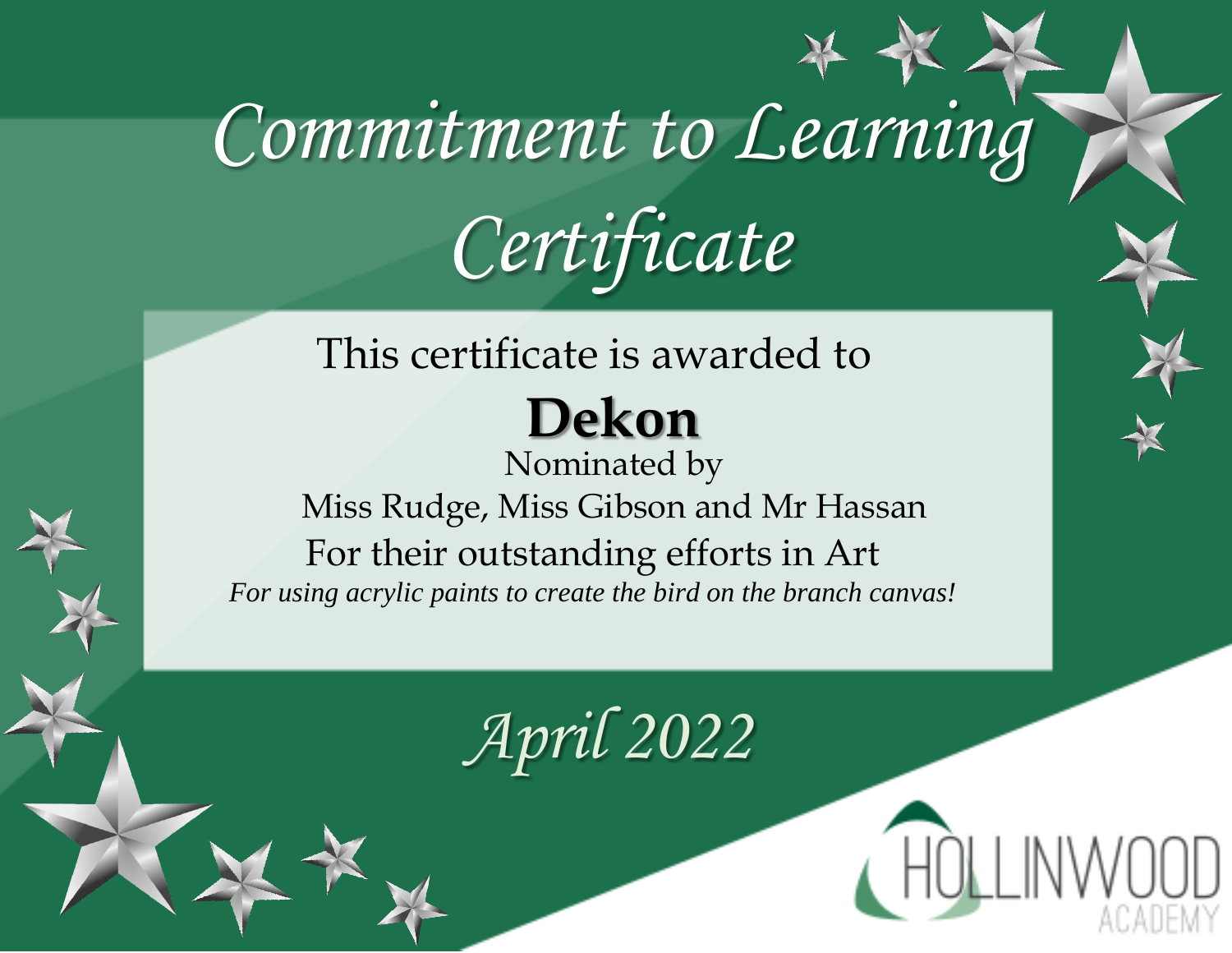#### This certificate is awarded to

### **Matthew**

Nominated by Miss Rudge, Miss Gibson and Mr Hassan For their outstanding efforts in Drama *For your amazing performance of a scene from Blood Brothers!*